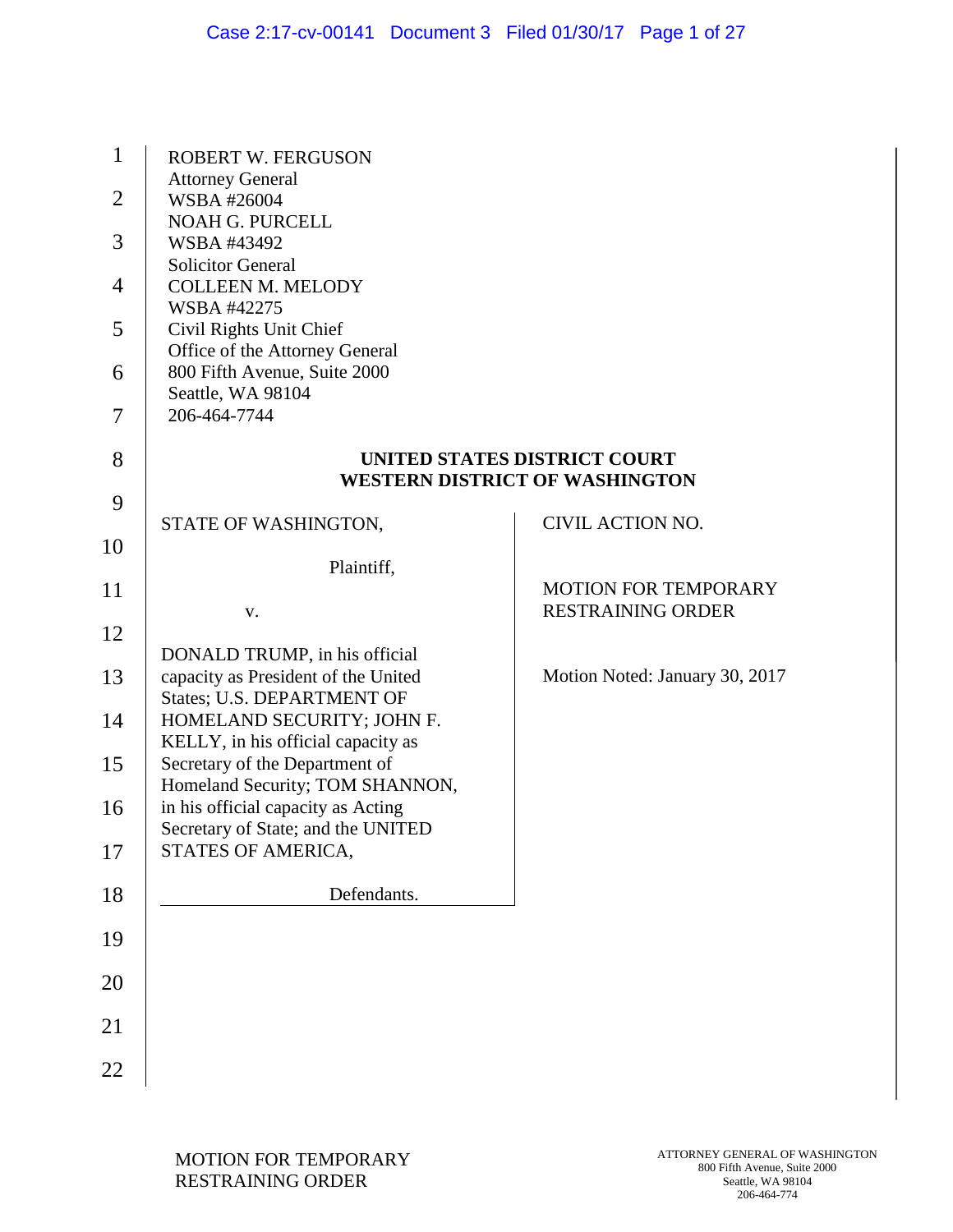| $\mathbf{1}$   |     | <b>TABLE OF CONTENTS</b>                                                                                                                     |
|----------------|-----|----------------------------------------------------------------------------------------------------------------------------------------------|
| $\overline{2}$ | I.  |                                                                                                                                              |
| 3              | II. |                                                                                                                                              |
| 4              | Ш.  |                                                                                                                                              |
| 5              |     | A.                                                                                                                                           |
| 6              |     | The State is Likely to Prevail on the Merits Because the Executive Order is<br><b>B.</b>                                                     |
| 7<br>8         |     | 1.<br>The State is Likely to Prevail on the Merits of Its Claim that the                                                                     |
| 9              |     | a.                                                                                                                                           |
| 10             |     | b.                                                                                                                                           |
| 11             |     | $C_{\bullet}$                                                                                                                                |
| 12             |     | d.                                                                                                                                           |
| 13             |     | The State is Likely to Prevail on the Merits of Its Claim that the<br>2.                                                                     |
| 14<br>15       |     | 3.<br>The State is Likely to Prevail on the Merits of Its Claim that the                                                                     |
| 16             |     | The denial of re-entry to and de facto travel ban on certain legal<br>a.                                                                     |
| 17             |     | permanent residents and visaholders violates their due process                                                                               |
| 18             |     | The blanket ban on all refugees violates their due process right to<br>b.<br>the fair administration of congressionally enacted policies and |
| 19             |     |                                                                                                                                              |
| 20             |     | The State is Likely to Prevail on the Merits of Its Claim that the<br>4.<br>Executive Order Violates the Immigration and Nationality Act19   |
| 21             |     |                                                                                                                                              |
| 22             |     |                                                                                                                                              |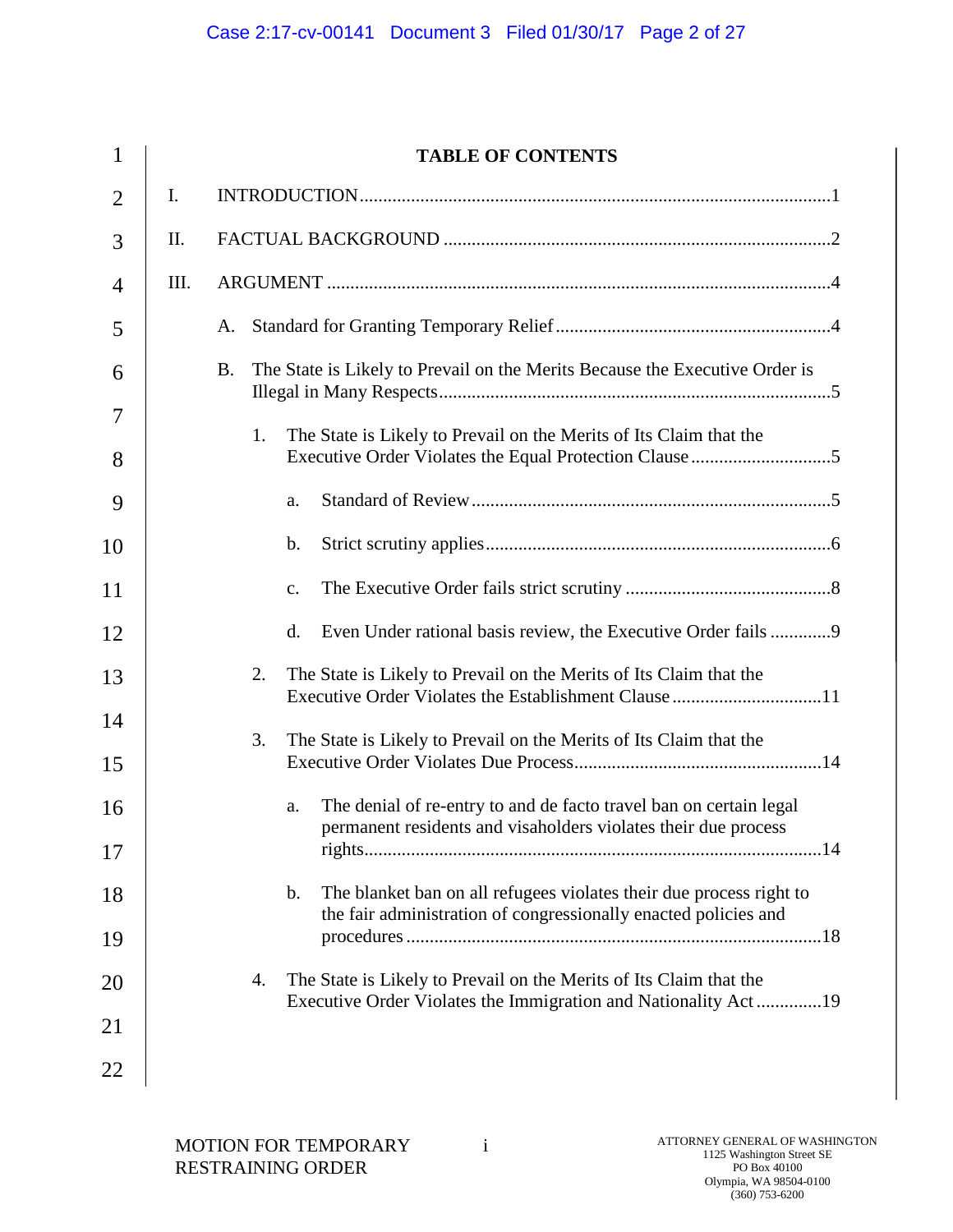# Case 2:17-cv-00141 Document 3 Filed 01/30/17 Page 3 of 27

| $\mathbf{1}$   |     | The State, its Residents, and its Businesses Are Suffering and Will Continue<br>$C_{\cdot}$ |  |
|----------------|-----|---------------------------------------------------------------------------------------------|--|
| $\overline{2}$ |     | to Suffer Irreparable Harm Due to the Executive Order21                                     |  |
| 3              |     | The Balance of Equities and Public Interest Sharply Favor Preliminary<br>D.                 |  |
| $\overline{4}$ | II. |                                                                                             |  |
| 5              |     |                                                                                             |  |
| 6              |     |                                                                                             |  |
| 7              |     |                                                                                             |  |
| 8              |     |                                                                                             |  |
| 9              |     |                                                                                             |  |
| 10             |     |                                                                                             |  |
| 11             |     |                                                                                             |  |
| 12             |     |                                                                                             |  |
| 13             |     |                                                                                             |  |
| 14             |     |                                                                                             |  |
| 15             |     |                                                                                             |  |
| 16             |     |                                                                                             |  |
| 17             |     |                                                                                             |  |
| 18             |     |                                                                                             |  |
| 19             |     |                                                                                             |  |
| 20             |     |                                                                                             |  |
| 21             |     |                                                                                             |  |
| 22             |     |                                                                                             |  |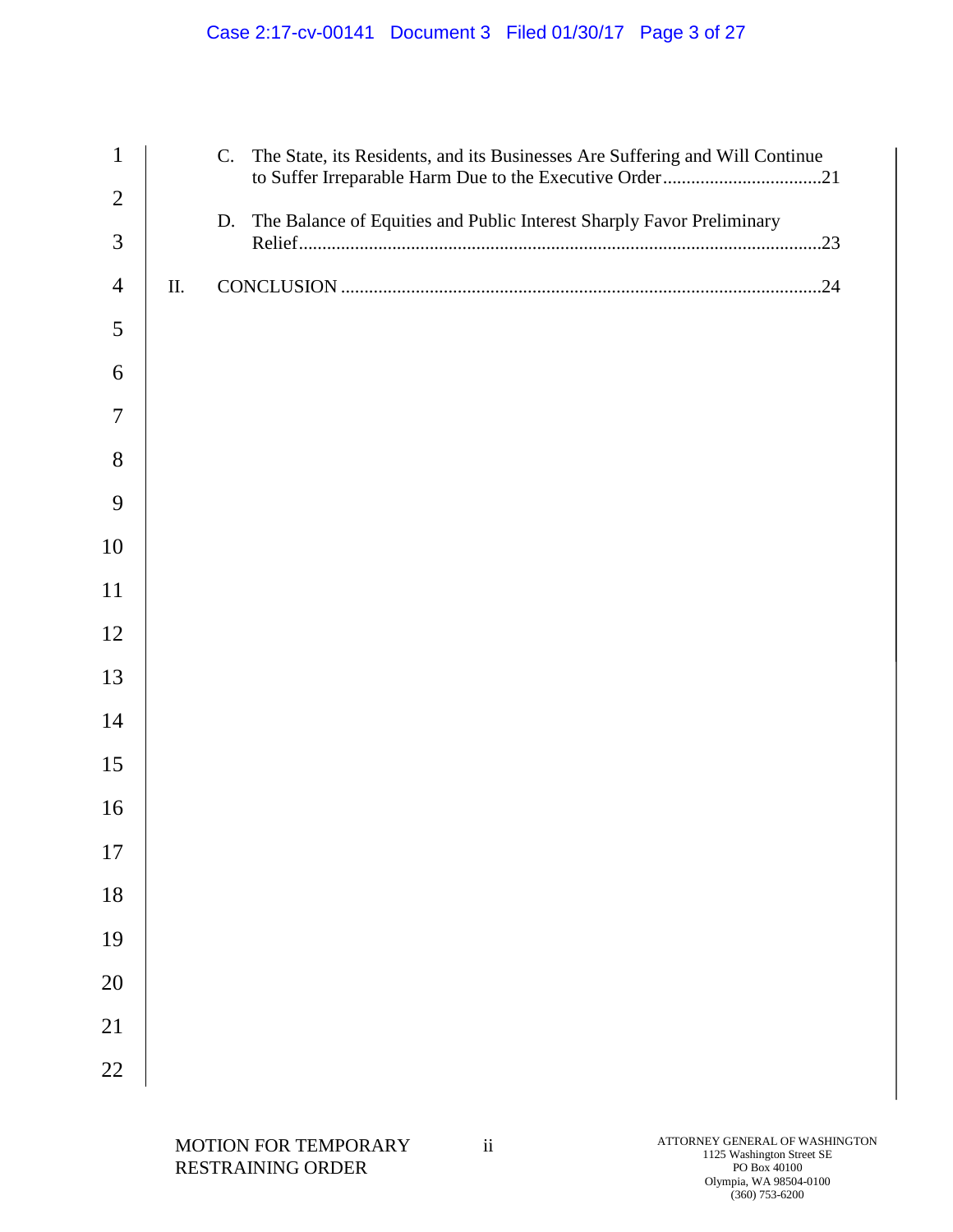1  $\mathfrak{D}$ 

3

4

5

6

7

8

9

10

11

12

13

14

15

16

17

18

19

20

21

22

#### **I. INTRODUCTION**

Federal courts have no more sacred role than protecting marginalized groups against irrational, discriminatory conduct. Over the last 48 hours, federal courts across the country have exercised this role, ordering President Trump's administration to release individuals who were detained pursuant to the President's Executive Order on immigration and refugees issued late on Friday, January 27. Each of those courts found a significant likelihood that the Executive Order violates federal law. Today, the State of Washington asks this Court to make the same finding and to enter a nationwide temporary restraining order barring enforcement of portions of the order. This relief is necessary to protect the State, its residents, and its businesses from ongoing irreparable harm, and is overwhelmingly in the public interest.

President Trump's Executive Order bans all refugees from entering the country for 120 days, and bans all refugees from Syria indefinitely, whether they be infants, schoolchildren, or grandmothers. Washington families waiting to be reunited with their loved ones have had their dreams of reunification destroyed, as their refugee relatives around the world were taken off airplanes or told they are no longer welcome.

The Order also bans nationals from seven countries from entering the United States for 90 days. Though the administration's interpretation of the Order has changed repeatedly over the last 48 hours, it has applied the Order to block longtime legal permanent residents from returning to this country, and the Order's text purports to grant the administration authority to continue denying entry to such residents. This entry ban is harming legal permanent residents who live in Washington, Washington businesses that employ residents from the listed countries, and Washington families whose loved ones are trying to visit them.

In addition to suffering these irreparable harms, the State has a strong likelihood of success on its claims. The Executive Order has both the intent and effect of discriminating based on national origin and religion, in violation of the Constitution. Strict scrutiny applies,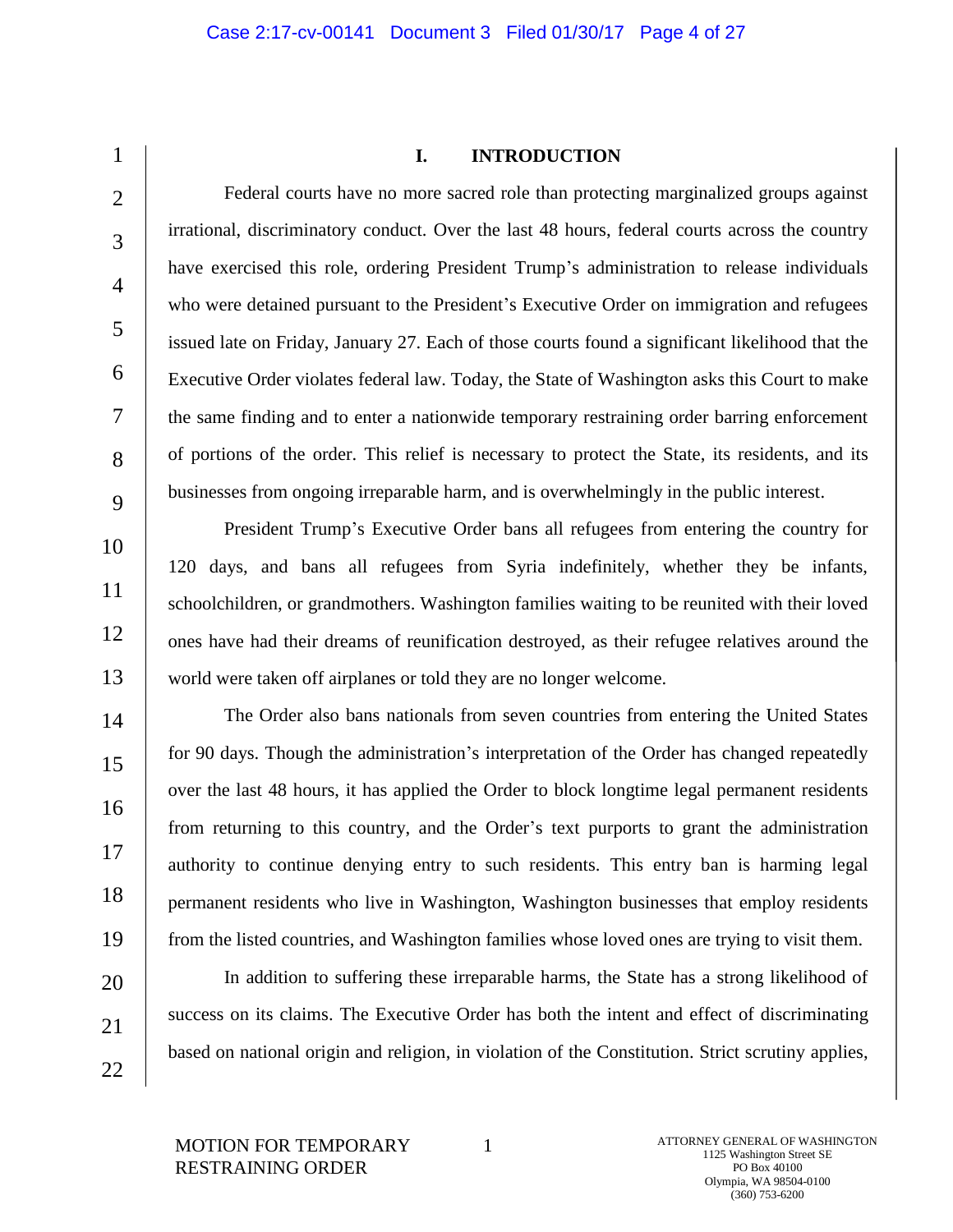## Case 2:17-cv-00141 Document 3 Filed 01/30/17 Page 5 of 27

1  $\mathcal{L}$ 3 4 5 and the order fails utterly. Even if rational basis review applied, the Order would fail because it is motivated by discriminatory animus and bears no relationship to its purported ends. While preventing terrorist attacks is an important goal, the order does nothing to further that purpose by denying admission to children fleeing Syria's civil war, to refugees who valiantly assisted the U.S. military in Iraq, or to law-abiding high-tech workers who have lived in Washington for years. The Order also violates the Immigration and Nationality Act.

In short, the Order is illegal, is causing and will continue to cause irreparable harm in Washington, and is contrary to the public interest. The Court should fulfill its constitutional role as a check on executive abuse and temporarily bar enforcement of the Order nationwide.

9

10

11

12

13

14

15

6

7

8

## **II. FACTUAL BACKGROUND**

Donald Trump campaigned on the promise that he would ban Muslims from entering the United States. Compl. For Decl. & Inj. Relief ("Compl.") ¶ 28, ECF No. 1. On December 7, 2015, he issued a press release calling for "a total and complete shutdown of Muslims entering the United States." Compl. ¶ 29. Over the next several months, he defended and reiterated this promise. Compl. ¶¶ 30-32. On August 15, 2016, Trump proposed an ideological screening test for immigration applicants, which he referred to as "extreme vetting." Compl. ¶ 33.

16 17 18 19 20 21 22 Following his inauguration, President Trump reaffirmed his commitment to "extreme vetting." Compl. ¶ 34. Within one week of taking office, President Trump signed an order entitled "Protecting the Nation from Foreign Terrorist Entry into the United States". Compl. ¶ 35. The Order directs a variety of changes to the manner and extent to which non-citizens may obtain admission to the United States. *Id*. Among other things, it imposes a 120-day moratorium on the refugee resettlement program as a whole; indefinitely suspends the entry of Syrian refugees; and suspends for 90 days entry of all immigrants and nonimmigrants from seven majority-Muslim countries: Iran, Iraq, Libya, Somalia, Sudan, Syria, and Yemen.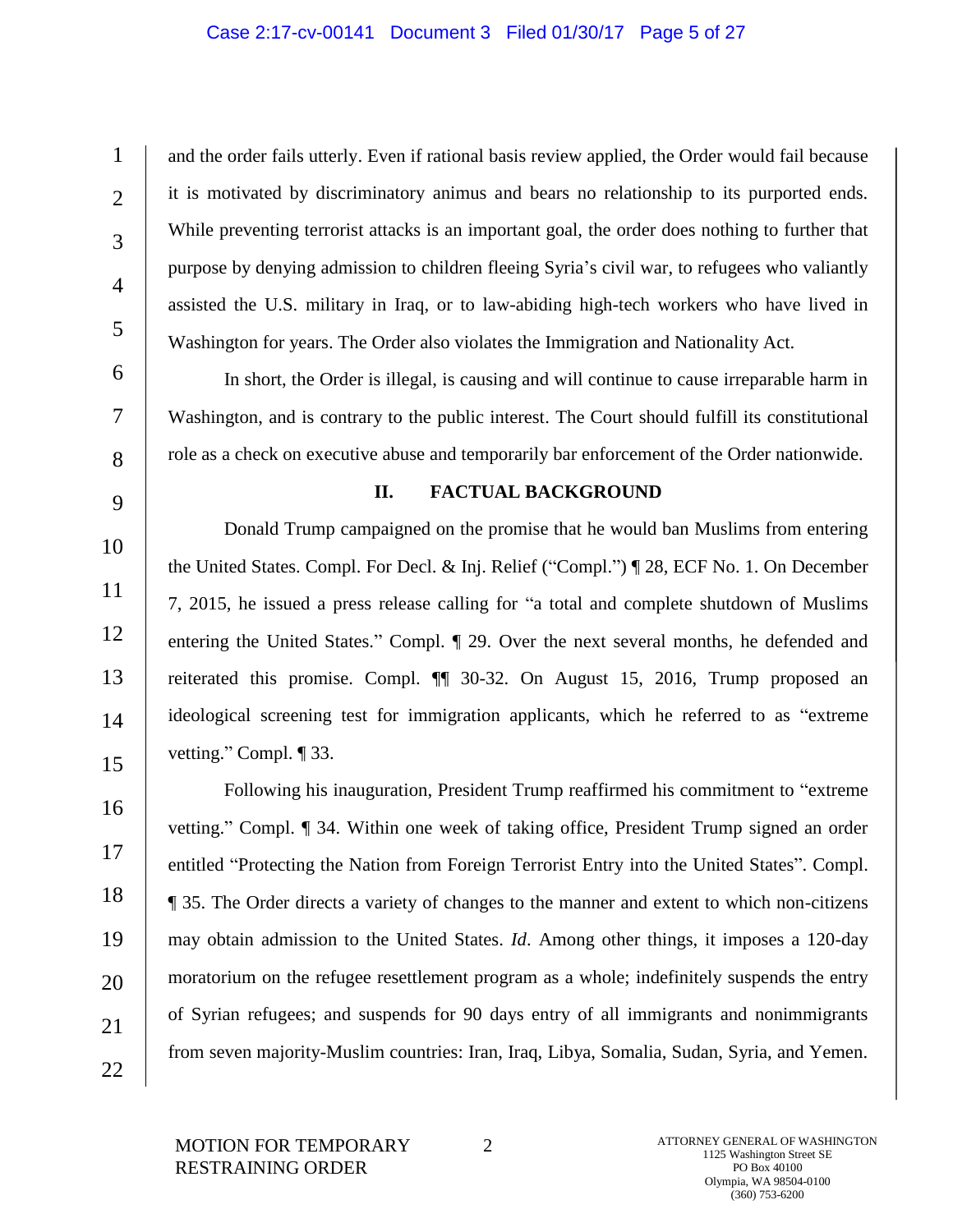#### Case 2:17-cv-00141 Document 3 Filed 01/30/17 Page 6 of 27

1  $\mathcal{L}$ 3 4 Compl. ¶¶ 36-38. President Trump subsequently stated that the purpose of the Executive Order was to establish "new vetting measures to keep radical Islamic terrorists out of the United States." Compl. ¶ 40. He also confirmed his intent to prioritize Christians in the Middle East for admission as refugees. Compl. ¶ 39.

The Executive Order has had immediate and significant effects in Washington. Most urgently, the Order is tearing Washington families apart. Husbands are separated from wives, brothers are separated from sisters, and parents are separated from their children. Compl. ¶¶ 20-22. Some who have waited decades to see family members had that reunion taken without warning or reason. Compl.  $\P$  20. While the anecdotal stories are heartbreaking, Decl. of E. Chiang ¶¶ 11-13, the sheer number of people affected is also notable. Over 7,000 noncitizen immigrants from the affected countries reside in Washington. Compl. ¶ 10; Decl. of N. Purcell ¶ 7; Ex. A. These Washingtonians now face considerable uncertainty about whether and when they may travel. Compl.  $\P$  21. Additionally, an unknown but large number of Washington residents are originally from these countries but are now U.S. citizens, who wish to be able to receive visits from overseas relatives or see them move here as refugees or otherwise.

15 16 17 18 19 20 21 22 Washington's businesses and economy are also impacted. Washington-based travel company Expedia is incurring costs to assist its customers who are now banned from travel to the United States. Decl. of R. Dzielak ¶¶ 12-14, 20. Washington companies Amazon, Expedia, and Microsoft depend on skilled immigrants to operate and grow their businesses. Compl. ¶¶ 11-12, 14-16; Decl. of A. Blackwell-Hawkins ¶¶ 3-4; Decl. of R. Dzielak ¶¶ 7, 9. At least 76 Microsoft employees are originally from the affected countries and hold temporary work visas. Compl. ¶ 14. As a result of the Executive Order, such employees may be banned from reentering the United States if they travel overseas. *Id*. The Executive Order will affect these companies' ability to recruit and retain talented workers, to the detriment of

5

6

7

8

9

10

11

12

13

14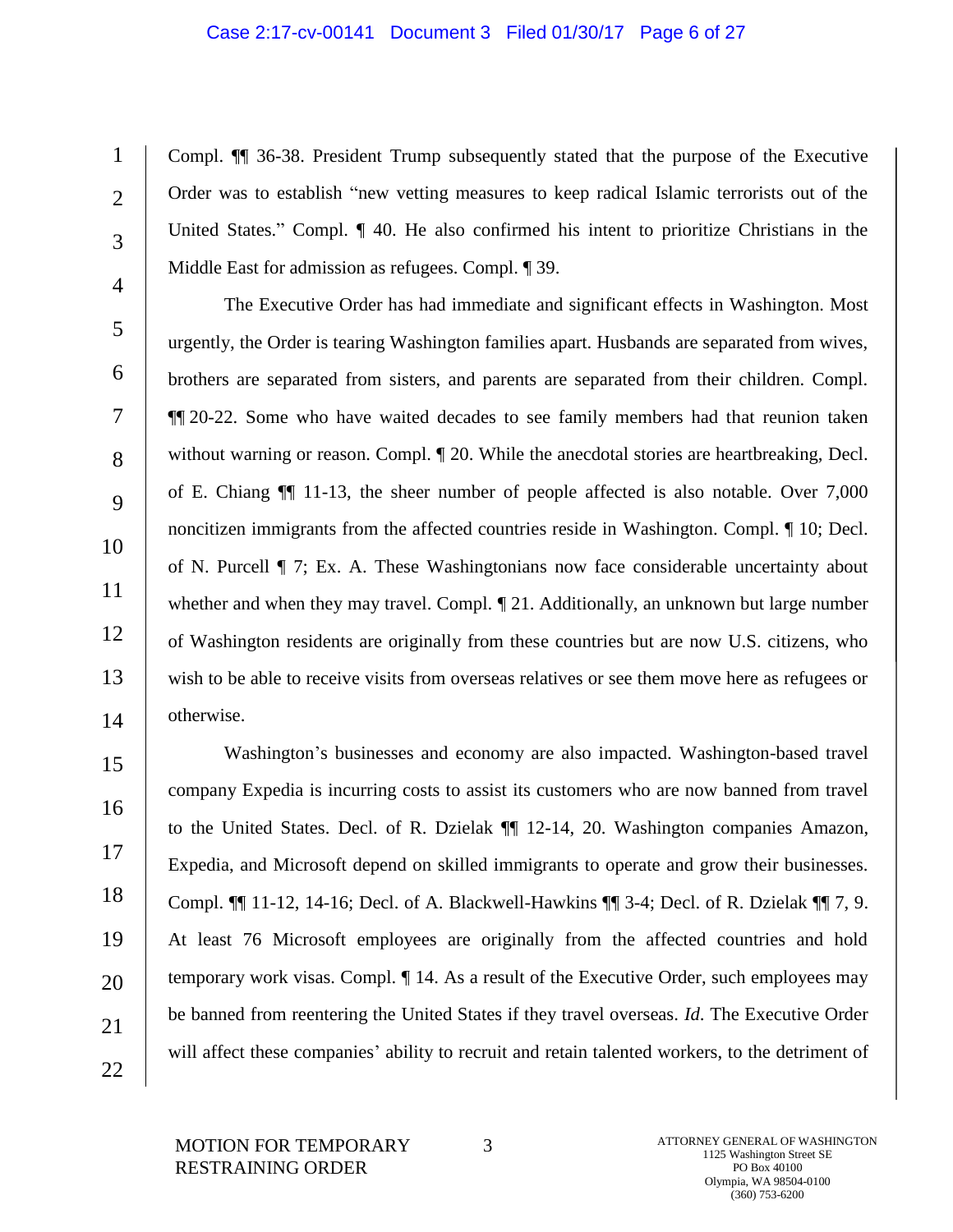## Case 2:17-cv-00141 Document 3 Filed 01/30/17 Page 7 of 27

Washington's economy and tax base. Compl. ¶ 13; Decl. of R. Dzielak ¶¶ 7, 21; *see also*  Decl. of A. Blackwell-Hawkins ¶¶ 4, 11.

 $\mathfrak{D}$ 

3

4

5

6

7

8

9

1

The Executive Order is also harming Washington's educational institutions. More than 95 immigrants from the affected countries attend the University of Washington. Compl. ¶ 17; Decl. of J. Riedinger ¶ 5. More than 130 attend Washington State University. Decl. of A. Chaudhry ¶ 5. The Executive Order is already disrupting students' personal and professional lives, preventing travel for research and scholarship, and harming the universities' missions. Decl. of J. Riedinger ¶¶ 6-8; Decl. of A. Chaudhry ¶¶ 6-9.

As long as the Executive Order is in place, it will continue to have these serious, pointless effects on Washington's families, businesses, and educational institutions.

#### **III. ARGUMENT**

# 10

## **A. Standard for Granting Temporary Relief**

11 12 13 14 15 16 17 18 19 20 21 22 To obtain a temporary restraining order, the State must establish 1) a likelihood of success on the merits; 2) that irreparable harm is likely in the absence of preliminary relief; 3) that the balance of equities tips in the State's favor; and 4) that an injunction is in the public interest. *Winter v. Nat. Res. Def. Council, Inc.*, 555 U.S. 7, 20, 129 S. Ct. 365, 172 L. Ed. 2d 249 (2008); Fed. R. Civ. P. 65(b)(1); *Stuhlbarg Int'l Sales Co. v. John D. Brush & Co.*, 240 F.3d 832, 839 n. 7 (9th Cir. 2001). And while the State can establish all of these factors, "[h]ow strong a claim on the merits is enough depends on the balance of harms: the more net harm an injunction can prevent, the weaker the plaintiff's claim on the merits can be while still supporting some preliminary relief." *All. for the Wild Rockies v. Cottrell*, 632 F.3d 1127, 1133 (9th Cir. 2011) (quoting *Hoosier Energy Rural Elec. Co-op., Inc. v. John Hancock Life Ins. Co.*, 582 F.3d 721, 725 (7th Cir. 2009)). Thus, while the State's claims on the merits are extremely strong, temporary relief would be appropriate even if they were less clearly meritorious given how sharply the balance of harms tips in the State's favor.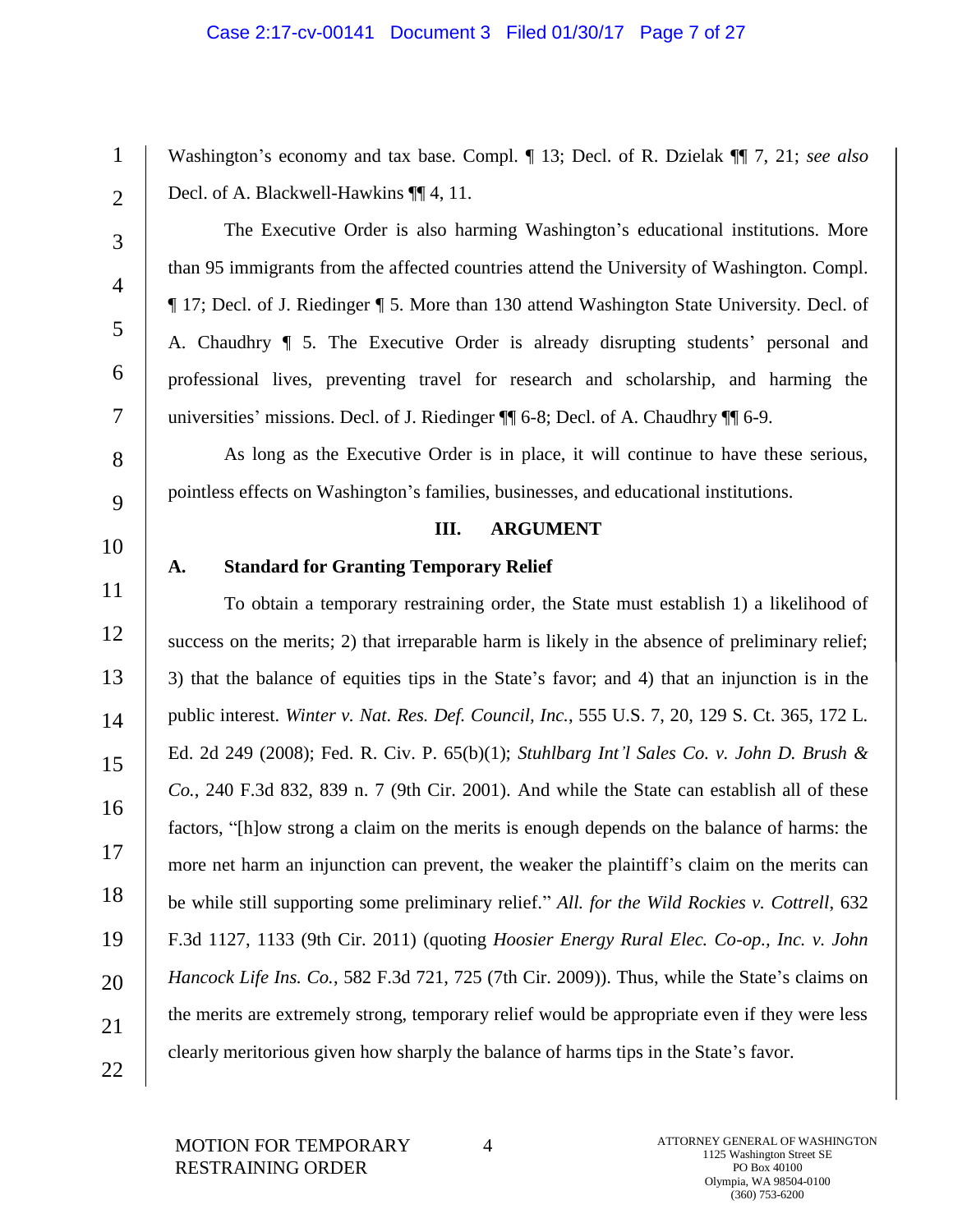1  $\mathfrak{D}$ 

3

# **B. The State is Likely to Prevail on the Merits Because the Executive Order is Illegal in Many Respects**

The Executive Order violates multiple provisions of the Constitution and federal statutes. As demonstrated below, the State is highly likely to prevail on the merits.

4

5

**1. The State is Likely to Prevail on the Merits of Its Claim that the Executive Order Violates the Equal Protection Clause**

# **a. Standard of review**

6 7 8 9 10 11 12 13 14 15 16 17 The Fifth Amendment has an "equal protection component," *Harris v. McRae*, 448 U.S. 297, 297 (1980), and noncitizens "com[e] within the ambit of the equal protection component of the Due Process Clause," *Kwai Fun Wong v. United States*, 373 F.3d 952, 974 (9th Cir. 2004). In equal protection analysis, the court first decides whether a challenged classification burdens a suspect or quasi-suspect class. *Ball v. Massanari*, 254 F.3d 817, 823 (9th Cir. 2001). "If the statute employs a suspect class (such as race, religion, or national origin) or burdens the exercise of a constitutional right, then courts must apply strict scrutiny, and ask whether the statute is narrowly tailored to serve a compelling governmental interest." Id. "[C]lassifications based on alienage, like those based on nationality or race, are inherently suspect and subject to close judicial scrutiny." *Graham v. Richardson*, 403 U.S. 365, 372 (1971) (footnotes omitted); *see also City of New Orleans v. Dukes*, 427 U.S. 297, 303 (1976) (religion is an "inherently suspect distinction"). If no suspect classification is implicated, the court applies rational basis review, and determines whether the statute is rationally related to a legitimate governmental interest. *Ball*, 254 F.3d at 823.

While courts generally give more latitude to the political branches in the immigration

context, *see, e.g.*, *Zadvydas v. Davis*, 533 U.S. 678, 695 (2001), this does not mean that the

political branches can act with impunity. In protecting its borders, this country does not set

aside its values or its Constitution. *Id.* (the political branches' "power is subject to important

22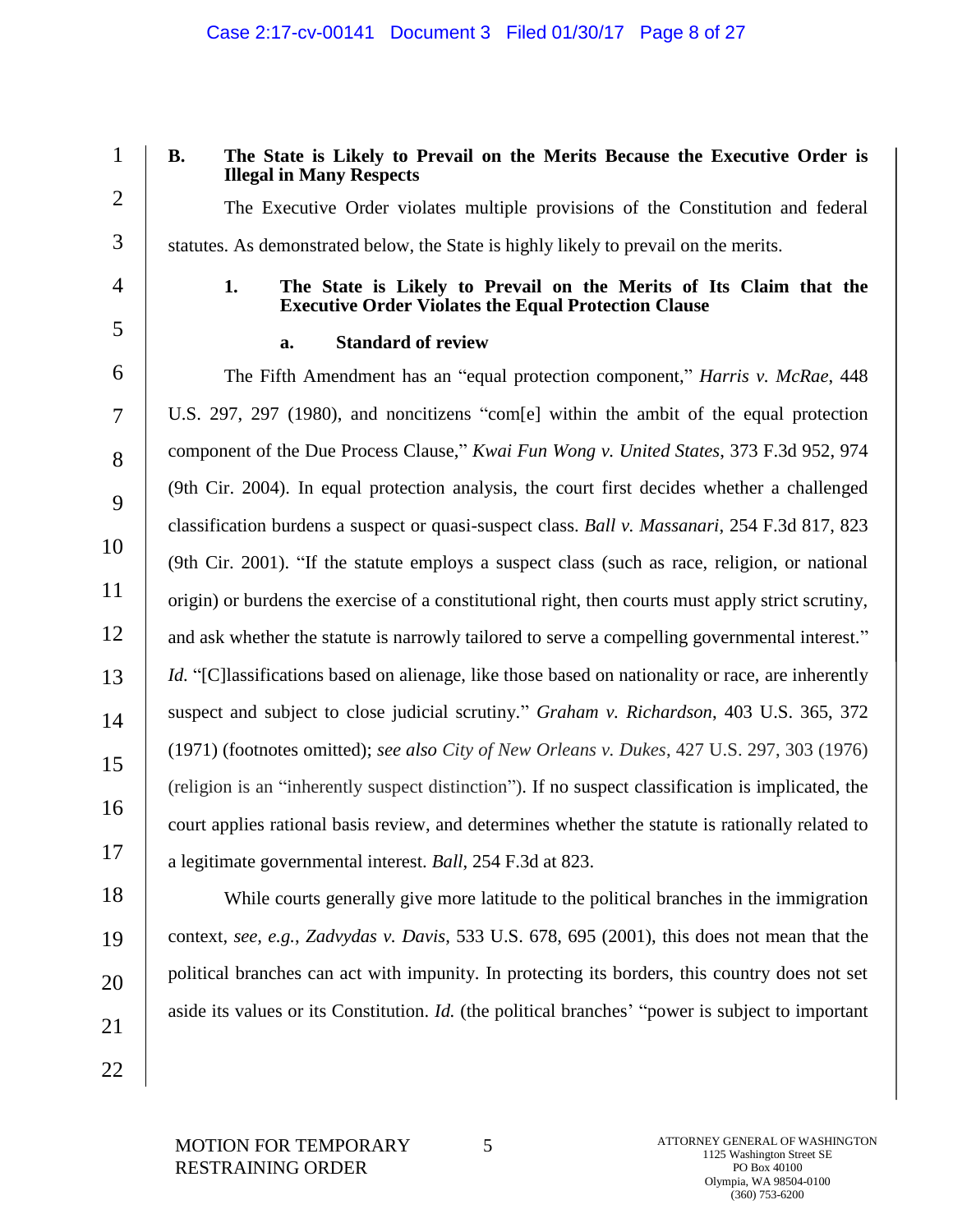## Case 2:17-cv-00141 Document 3 Filed 01/30/17 Page 9 of 27

constitutional limitations"); *INS v. Chadha*, 462 U.S. 919, 941-42 (1983) (Congress must choose "a constitutionally permissible means of implementing" its power over immigration).

Here, the Executive Order cannot pass muster under any standard of review. Its blunderbuss approach—prompted by irrational fear and blind animus—is at odds with the fundamental American promise that all are entitled to equal protection under the law.

1

 $\mathcal{L}$ 

3

4

5

6

7

8

9

10

# **b. Strict scrutiny applies**

The Court should apply strict scrutiny to the Executive Order. While courts often defer to the political branches' reasoned judgments on immigration policy, they do not give a blank check to ignore the law. Here, the State challenges not an act of Congress or a carefully formulated regulation, but an Executive Order that was written largely by the President's political advisers without consultation of legal experts or the National Security Council and that flatly discriminates on the basis of national origin and religion, in at least three ways.

11 12 13 14 15 16 17 18 19 20 First, the executive order discriminates based on national origin by singling out people from seven countries for an outright ban on admission to the United States. Notably, the Executive Order on its face applies to lawful permanent residents from the listed countries who live in the United States.<sup>1</sup> Lawful permanent residents are accorded the same constitutional protections as United States citizens. *See Kwong Hai Chew v. Colding*, 344 U.S. 590, 596 (1953); *see also Bridges v. Wixon*, 326 U.S. 135 (1945) ("[O]nce an alien lawfully enters and resides in this country he becomes invested with the rights guaranteed by the Constitution to all people within our borders. Such rights include those protected by the First and the Fifth Amendments and by the due process clause of the Fourteenth Amendment."). The Order's blatant distinction between green-card holders currently residing in the United States on the basis of national origin demands strict scrutiny. "[C]lassifications

21

 $\overline{a}$ 

<sup>22</sup> <sup>1</sup> Although administration officials have since suggested that, despite the plain language of the Executive Order, the ban might not be fully implemented against lawful permanent residents, the text of the Executive Order remains in effect regardless of the ever-changing instructions from Defendants.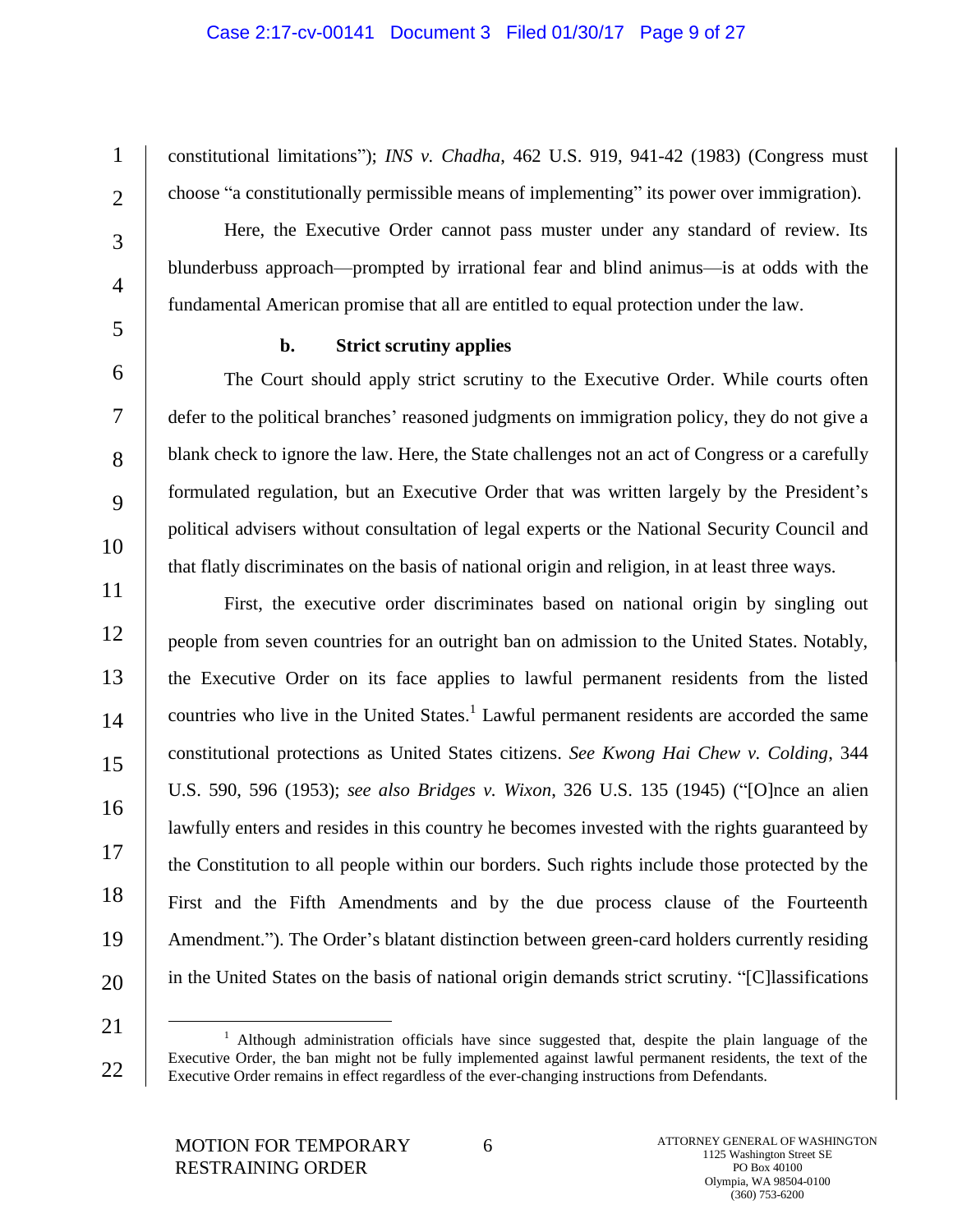#### Case 2:17-cv-00141 Document 3 Filed 01/30/17 Page 10 of 27

. . . based on nationality . . . are inherently suspect and subject to close judicial scrutiny," *Graham*, 403 U.S at 372, and are "odious to a free people whose institutions are founded upon the doctrine of equality." *Oyama v. California*, 332 U.S. 633, 646 (1948) (quoting *Hirabayashi v. United States*, 320 U.S. 81, 100 (1943)).

4 5

6

7

1

 $\mathfrak{D}$ 

3

Second, the executive order singles out refugees from Syria for differential treatment, indefinitely suspending their entry whether they be toddlers or grandmothers. Syrian-American families in Washington and across the country awaiting their refugee relatives are left with no idea when their relatives will be allowed to come, solely based on nationality.

8 9 10 11 12 13 14 15 16 Third and finally, as discussed in more detail in Part B.2, the Executive Order discriminates based on religion. On its face, the Executive Order requires immigration officials to "prioritize refugee claims made by individuals on the basis of religious-based persecution, provided that the religion of the individual is a minority religion in the individual's country of nationality." Sec. 5(b). As detailed below, comments by President Trump and his advisers make clear that the intent of this provision is to give preference to Christian refugees while disadvantaging Muslim refugees.<sup>2</sup> Compl.  $\P$  39; Ex. 8. Importantly, the State need not show that intent to discriminate against Muslims "was the sole purpose of the challenged action, but only that it was a 'motivating factor.'" *Arce v. Douglas*, 793 F.3d 968, 977 (9th Cir. 2015) (quoting *Vill. of Arlington Heights v. Metro. Hous. Dev. Corp.*, 429 U.S. 252, 265–66 (1977)). That standard is plainly met here based on the evidence presented.

17 18 19

- 20
- 21

There thus can be no dispute that the executive order uses suspect classifications. And

it does so not in furtherance of a congressionally authorized purpose, but rather in direct

violation of federal law (as discussed in Part B.4), which prohibits discrimination "in the

issuance of an immigrant visa because of the person's . . . nationality." 8 U.S.C.

<sup>22</sup>  $\overline{a}$  $\overline{2}$ *See, e.g.*, https://twitter.com/realDonaldTrump/status/825721153142521858; http://www.cnn.com/2017/01/27/politics/trump-christian-refugees/index.html; Compl. ¶ 29.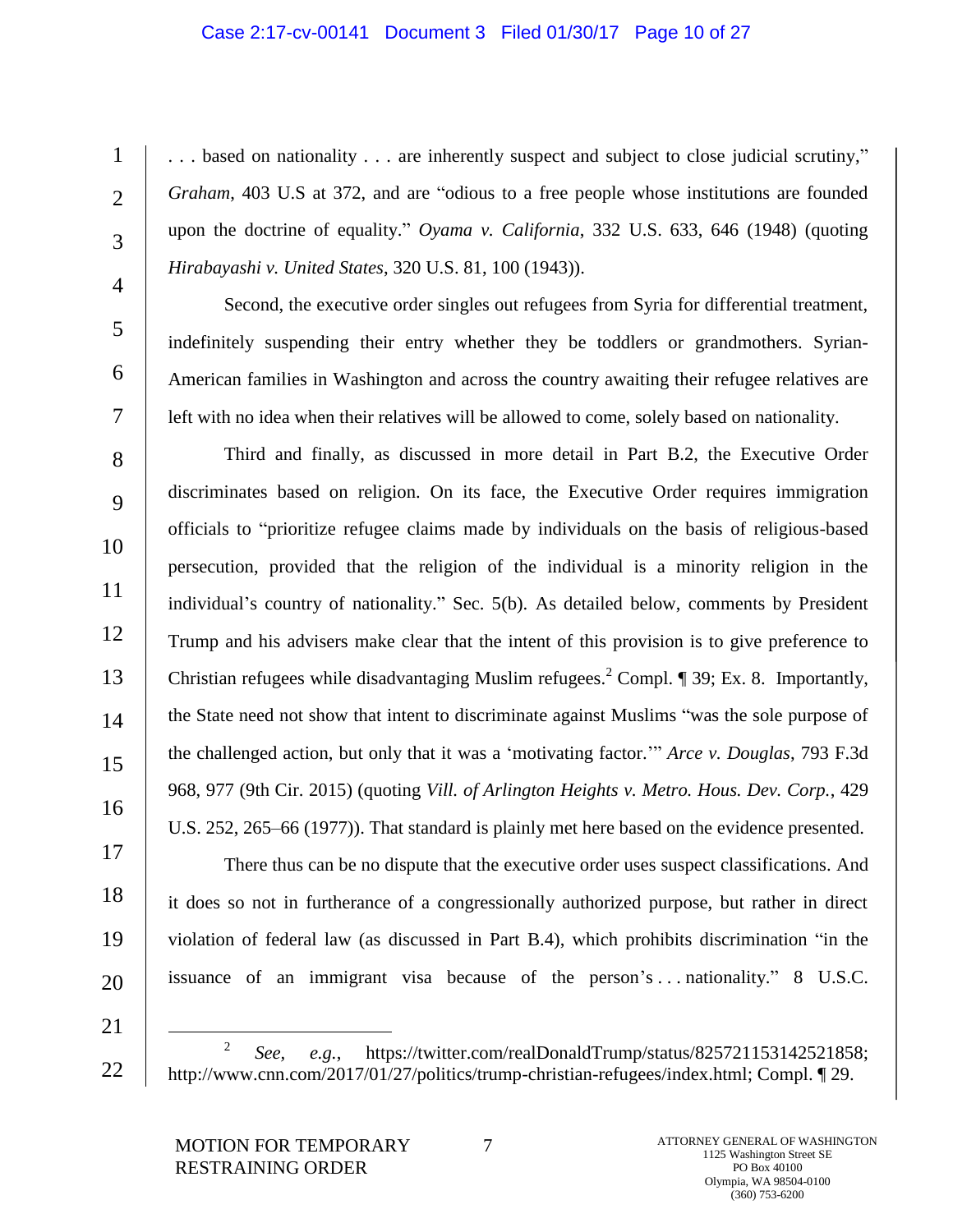$§ 1152(a)(1)(A)$ . In short, this is an extraordinary case that falls well outside the run-of-themill immigration context in which deference to the political branches applies. The President's decision to adopt suspect classifications in violation of federal law deserves strict scrutiny.

4 5

6

7

1

 $\mathcal{L}$ 

3

## **c. The Executive Order fails strict scrutiny**

The Executive Order cannot withstand strict scrutiny. Neither the temporary ban on admission of aliens from certain countries nor the barring of refugees is narrowly tailored to further a compelling government interest.

8 9 10 11 12 13 The order cites three rationales to support its temporary ban on admission of nationals of seven countries: "To temporarily reduce investigative burdens on relevant agencies . . . , to ensure the proper review and maximum utilization of available resources for the screening of foreign nationals, and to ensure that adequate standards are established to prevent infiltration by foreign terrorists or criminals." Sec. 3(c). The first rationale—essentially a desire to conserve resources by discriminating—is not compelling,<sup>3</sup> and in any case the order is not narrowly tailored to achieve any of these goals.

To begin with, the Order is profoundly overbroad. Section 3(c) bans those from disfavored countries without any evidence that any individual poses a threat of terrorism. It sweeps within its ambit infant children, the disabled, long-time U.S. residents, those fleeing terrorism, those who assisted the United States in conflicts overseas, and many others who the government has no reason to suspect are terrorists. The government simply cannot establish any factual basis for *presuming* that all people from a given country pose such a great risk that an outright entry ban—rather than less extreme measures—is warranted.

20

21

 $\overline{a}$ 

22

14

15

16

17

18

19

<sup>3</sup> *Memorial Hospital v. Maricopa Cnty.*, 415 U.S. 250, 263 (1974) ("a state may not protect the public fisc by drawing an invidious distinction between classes" of people); *Oregon Advocacy Ctr. v. Mink*, 322 F.3d 1101, 1121 (9th Cir. 2003) (simply saving money is not a compelling interest).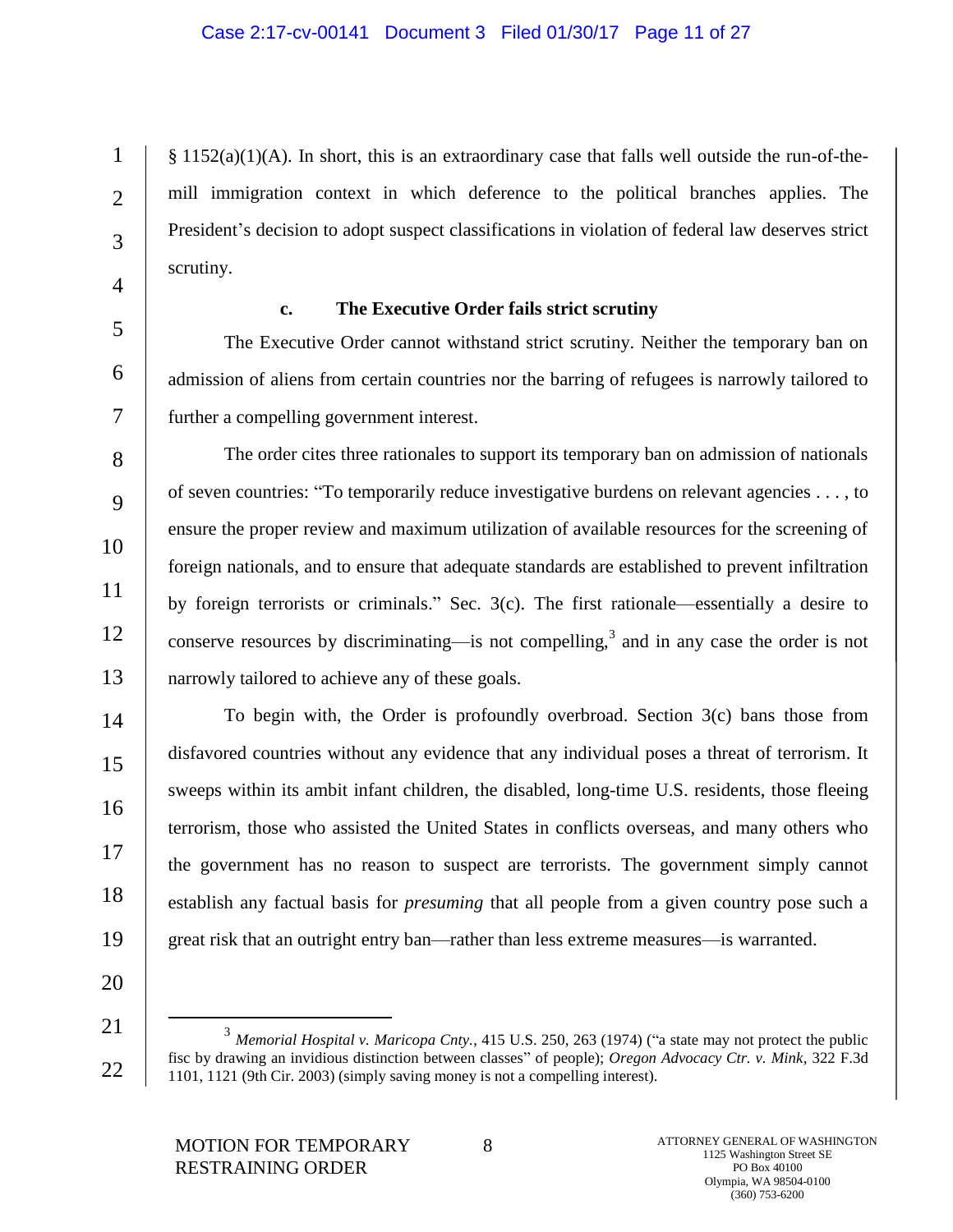## Case 2:17-cv-00141 Document 3 Filed 01/30/17 Page 12 of 27

At the same time, the order is also underinclusive to achieve its purported ends. By way of example, the Executive Order recites the tragic events of September 11, 2001, but imposes no entry restrictions on people from the countries whose nationals carried out those attacks (Egypt, Lebanon, Saudi Arabia, and the United Arab Emirates). Decl. N. Purcell ¶8; Ex. B. As to admission of refugees, the order claims that a temporary prohibition is necessary "to determine what additional procedures should be taken to ensure that those approved for refugee admission do not pose a threat to the security and welfare of the United States." Sec. 5. Citing no evidence at all, the Order declares that "the entry of nationals of Syria as refugees is detrimental to the interests of the United States." Sec. 5(c). But assertion is not evidence, and there is no evidence that refugees pose any unique risk to the United States.<sup>4</sup>

"[S]trict scrutiny requires a direct rather than approximate fit of means to ends." *Hunter ex rel. Brandt v. Regents of Univ. of Cal.*, 190 F.3d 1061, 1077 (9th Cir. 1999) (internal quotation marks omitted). The Supreme Court has emphasized that equal protection guards against sweeping generalizations about categories of people based on traits such as national origin or religion.<sup>5</sup> Here, there is no "fit" between the rationales advanced to support the Executive Order and the means used to further those rationales.

15

16

17

18

19

l

20

14

1

 $\mathcal{L}$ 

3

4

5

6

7

8

9

10

11

12

13

## **d. Even under rational basis review, the Executive Order fails**

The State is also likely to prevail on the merits of its equal protection claim should the Court employ rational basis review.

 $4\,$  A recent and exhaustive study concluded that the chance of an American being killed by a refugee in a terrorist attack is 1 in 3.64 billion a year. Alex Nowrasteh, *Terrorism and Immigration: A Risk Analysis*, at 2, Cato Institute (Sept. 13, 2016) (Cato Institute).

<sup>21</sup> 22 5 *See, e.g.*, *Shaw v. Reno*, 509 U.S. 630, 647 (1993) (striking down racial gerrymander because "[i]t reinforces the perception that members of the same racial group . . . think alike, share the same political interests, and will prefer the same candidates at the polls"); *City of Richmond v. J.A. Croson Co.*, 488 U.S. 469, 493 (1989) (strict scrutiny "ensures that the means chosen 'fit' [a purported] compelling goal so closely that there is little or no possibility that the motive for the classification was illegitimate . . . prejudice or stereotype").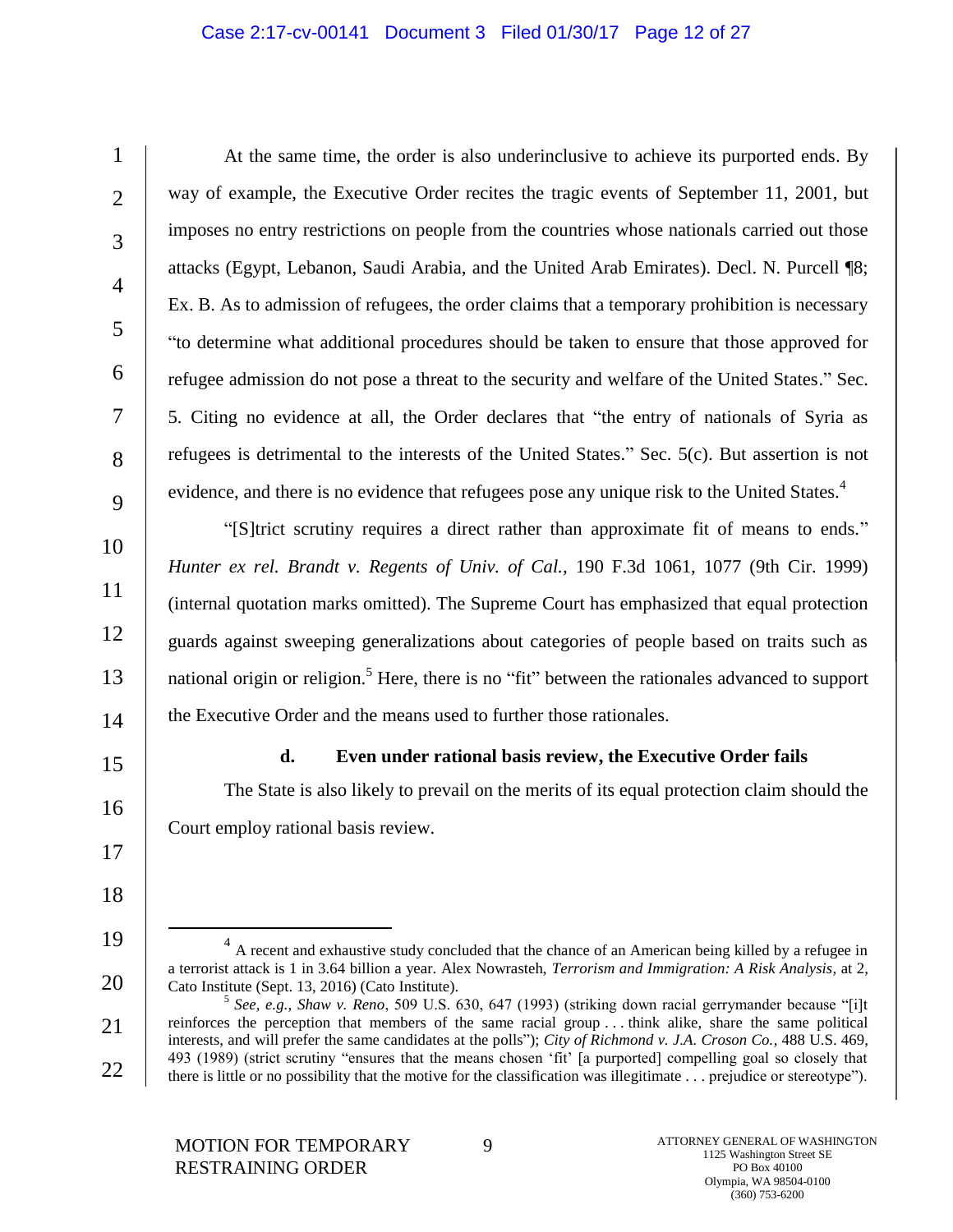#### Case 2:17-cv-00141 Document 3 Filed 01/30/17 Page 13 of 27

There are "two versions of the rational basis test—traditional rational basis review and a more rigorous rational basis standard." *United States v. Wilde*, 74 F. Supp. 3d 1092, 1096 (N.D. Cal. 2014). Where "a law neither burdens a fundamental right nor targets a suspect class," the classification must be upheld "so long as it bears a rational relation to some legitimate end." *Romer v. Evans*, 517 U.S. 620, 631 (1996). When a classification *does*, in fact, "adversely affect[] an unpopular group, courts apply a 'more searching' rational basis review." *Golinski v. U.S. Office of Pers. Mgmt.*, 824 F. Supp. 2d 968, 996 (N.D. Cal. 2012) (citing *Diaz v. Brewer*, 656 F.3d 1008, 1012 (9th Cir. 2011)).

"The Constitution's guarantee of equality 'must at the very least mean that a bare [legislative] desire to harm a politically unpopular group cannot' justify disparate treatment of that group." *United States v. Windsor*, 133 S. Ct. 2675, 2693 (2013) (quoting *Dep't of Agriculture v. Moreno*, 413 U.S. 528, 534-35 (1973)). Thus, courts cast a more skeptical eye toward legislation that "has the peculiar property of imposing a broad and undifferentiated disability on a single named group." *Romer*, 517 U.S. at 632. Accordingly, when legislation "seems inexplicable by anything but animus toward the class it affects[,] it lacks a rational relationship to legitimate state interests." *Id.* Likewise, the government has no legitimate interest in catering to "mere negative attitudes, or fears" that some residents may have against a disfavored minority. *See City of Cleburne, Tex. v. Cleburne Living Ctr.*, 473 U.S. 432, 448 (1985). Simply put, the government "may not avoid the strictures of [equal protection] by deferring to the wishes or objections of some fraction of the body politic." *Id.*

There is little doubt that the Executive Order is prompted by animus to those of the Islamic faith, which was one of the pillars of President Trump's campaign. On December 7, 2015, President Trump's Campaign released a statement indicating that "Donald J. Trump is calling for a total and complete shutdown of Muslims entering the United States." *See* Compl. ¶ 29; Ex. 1. The Campaign's spokesperson thereafter defended President Trump

MOTION FOR TEMPORARY RESTRAINING ORDER

1

 $\mathfrak{D}$ 

3

4

5

6

7

8

9

10

11

12

13

14

15

16

17

18

19

20

21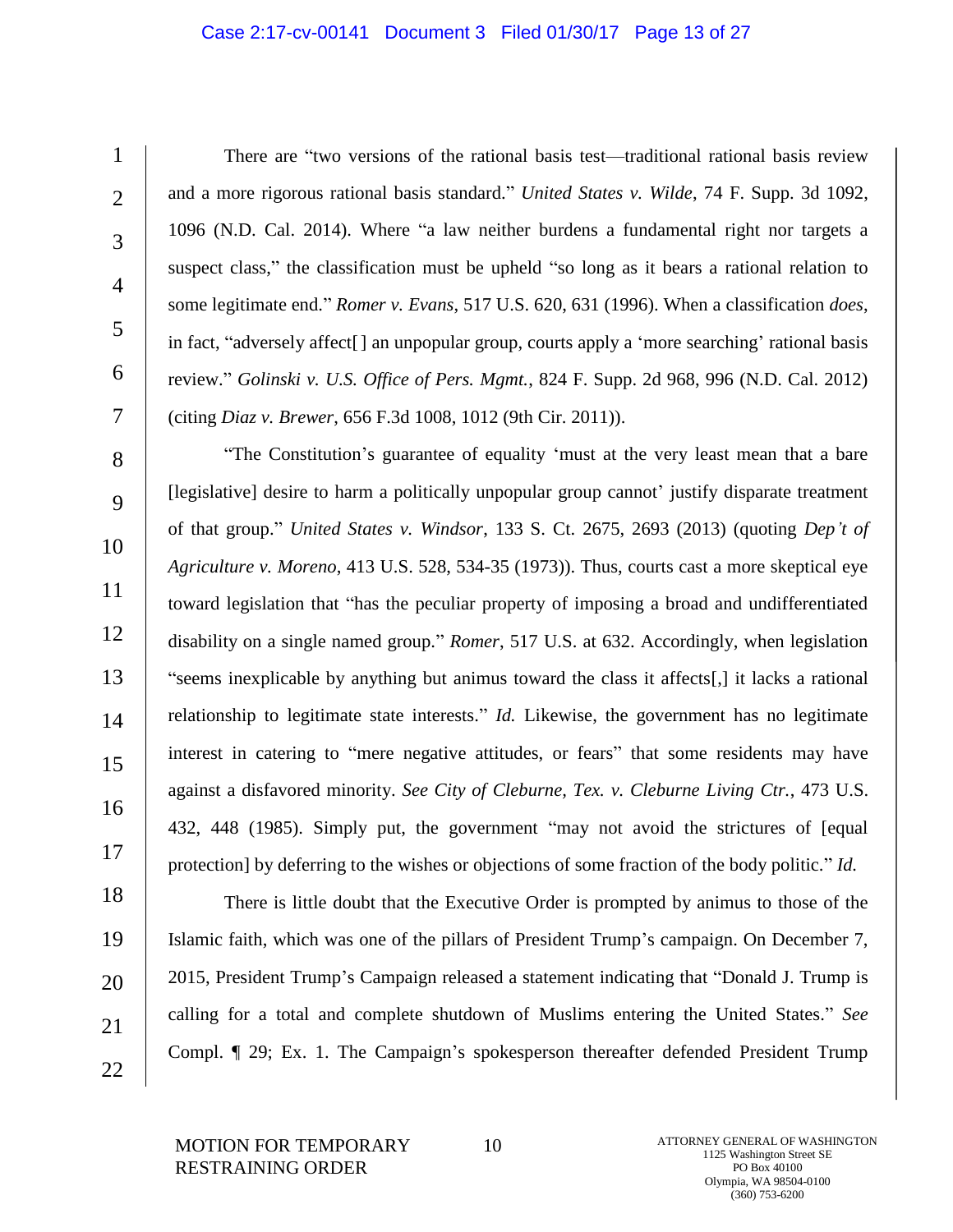| $\mathbf{1}$   | against criticism as follows: "So what? They're Muslim." See Decl. of N. Purcell ¶ 9; Ex. C.                                                                                                              |
|----------------|-----------------------------------------------------------------------------------------------------------------------------------------------------------------------------------------------------------|
| $\overline{2}$ | In the face of significant criticism, President Trump announced that he would "expand" his                                                                                                                |
| 3              | proposed blanket ban to "any nation that has been compromised by terrorism" but use                                                                                                                       |
| $\overline{4}$ | different words to describe it:                                                                                                                                                                           |
| 5              | I actually don't think it's a rollback. In fact, you could say it's an<br>expansion I'm looking now at territory. People were so upset when<br>I used the word Muslim. Oh, you can't use the word Muslim. |
| 6              | Remember this. And I'm OK with that, because I'm talking territory<br>instead of Muslim.                                                                                                                  |
| $\overline{7}$ | Comp. ¶ 32; Ex. 4. Even after issuing the order, President Trump's statements confirm that it                                                                                                             |
| 8              | is designed to disfavor Muslims. Compl. ¶ 39; Ex. 8. The bottom line is that the Executive                                                                                                                |
| 9              | Order is designed to "adversely affect[] an unpopular group," calling for the "court [ to]                                                                                                                |
| 10             | apply a 'more searching' rational basis review." Golinski, 824 F. Supp. 2d at 996 (citing                                                                                                                 |
|                | Diaz, 656 F.3d at 1012).                                                                                                                                                                                  |
| 11             | Even assuming the absence of animus and the application of ordinary rational basis                                                                                                                        |
| 12             | review, the Executive Order bears no "rational relationship to a legitimate governmental                                                                                                                  |
| 13             | purpose." Romer, 517 U.S. at 635. There is simply no basis to conclude that existing                                                                                                                      |
| 14             | screening procedures are uniquely failing as to individuals from the listed countries or as to                                                                                                            |
| 15             | refugees. Instead, the Executive Order panders to irrational fears about Muslims and                                                                                                                      |
| 16             | refugees, and bears no <i>rational</i> relationship to any government interest.                                                                                                                           |
| 17             | The State is Likely to Prevail on the Merits of Its Claim that the<br>2.<br><b>Executive Order Violates the Establishment Clause</b>                                                                      |
| 18             | The Executive Order violates the Establishment Clause of the First Amendment                                                                                                                              |
| 19             | because both its purpose and effect are to favor one religion over another. "The clearest                                                                                                                 |
|                | command of the Establishment Clause is that one religious denomination cannot be officially                                                                                                               |
| 20             | preferred over another." Larson v. Valente, 456 U.S. 228, 244 (1982). Thus, where a law                                                                                                                   |
| 21             | "grant[s] a denominational preference, our precedents demand that we treat the law as                                                                                                                     |
| 22             | suspect and that we apply strict scrutiny in adjudging its constitutionality." Id. at 246. In                                                                                                             |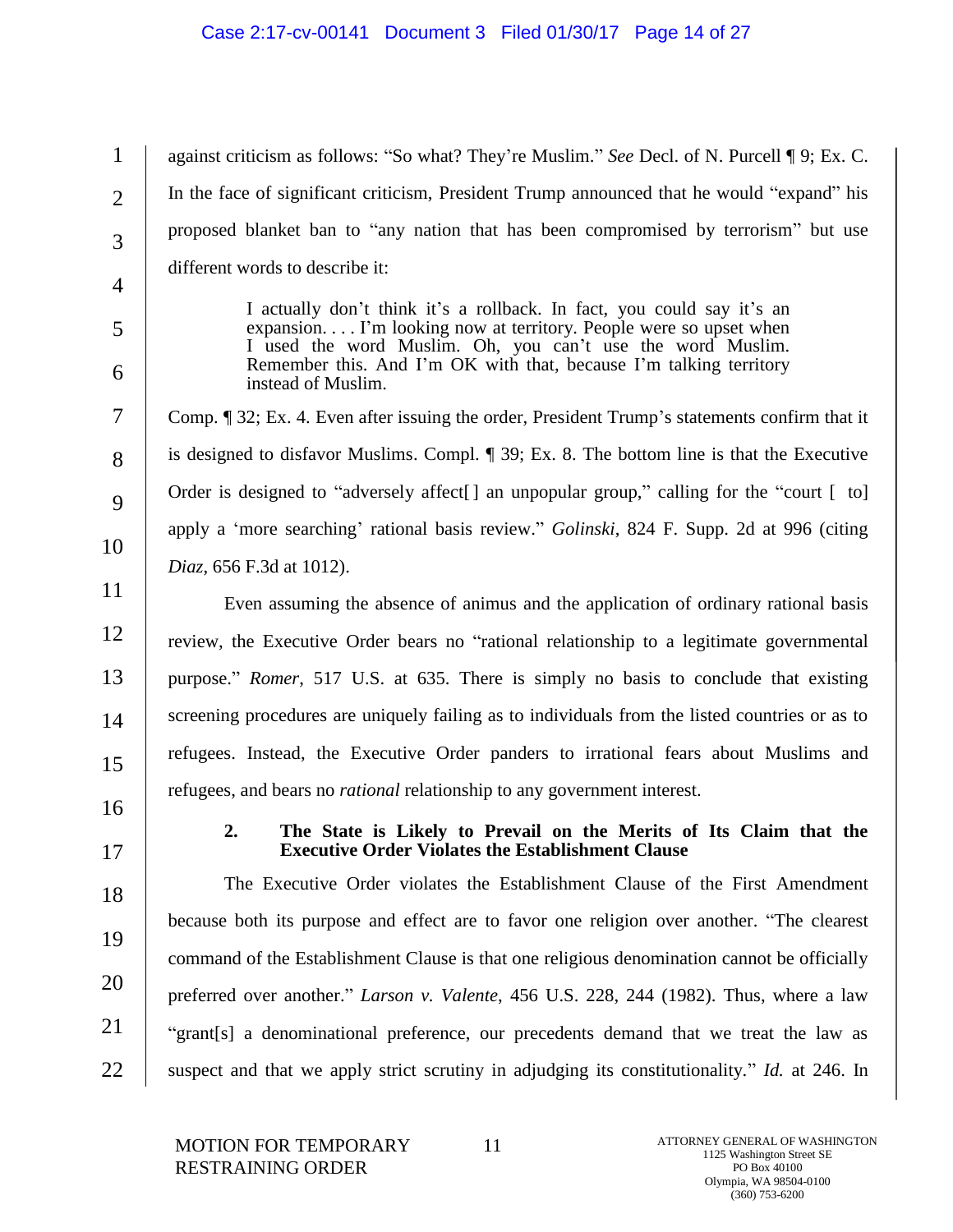# Case 2:17-cv-00141 Document 3 Filed 01/30/17 Page 15 of 27

*Larson*, the law at issue did not mention any religious denomination by name, but drew a distinction between religious groups based on the percentage of their revenue received from non-members, which had the effect of harming certain religious groups. *Id.* at 231-32. Because the law was focused on religious entities and had the effect of distinguishing between them in a way that favored some, the Court applied strict scrutiny. *Id.* at 246-47.

The Court should apply the *Larson* approach here. The Executive Order's refugee provisions explicitly distinguish between members of religious faiths, granting priority to "refugee claims made by individuals on the basis of religious-based persecution" only if "the religion of the individual is a minority religion in the individual's country of nationality." Section 5(b). President Trump and his advisers have made clear that the very purpose of this order is to tilt the scales in favor of Christian refugees at the expense of Muslims. Compl. ¶ 39; Ex. 8. This case thus involves just the sort of discrimination among denominations that failed strict scrutiny in *Larson*, and the Executive Order should likewise be invalidated.

Even if the Executive Order did not explicitly distinguish between denominations, the Court would still need to apply the three-part "*Lemon* test" to determine whether the government has violated the Establishment Clause. *Lemon v. Kurtzman*, 403 U.S. 602 (1971). "First, the statute must have a secular legislative purpose; second, its principal or primary effect must be one that neither advances nor inhibits religion; finally, the statute must not foster 'an excessive government entanglement with religion.'" *Id*. at 612. While the government must satisfy all three prongs, here it can satisfy none.

18 19 20 21 22 First, the Executive Order's purpose is not "secular" because President Trump's purpose in issuing this Order—as confirmed by his own public statements—is to "endorse or disapprove of religion." *Wallace v. Jaffree*, 472 U.S. 38, 75-76 (1985). In analyzing government purpose, it is "the duty of the courts" to distinguish a "sincere" secular purpose from one that is either a "sham" or that is "secondary" to a "predominantly religious"

MOTION FOR TEMPORARY RESTRAINING ORDER

1

 $\mathfrak{D}$ 

3

4

5

6

7

8

9

10

11

12

13

14

15

16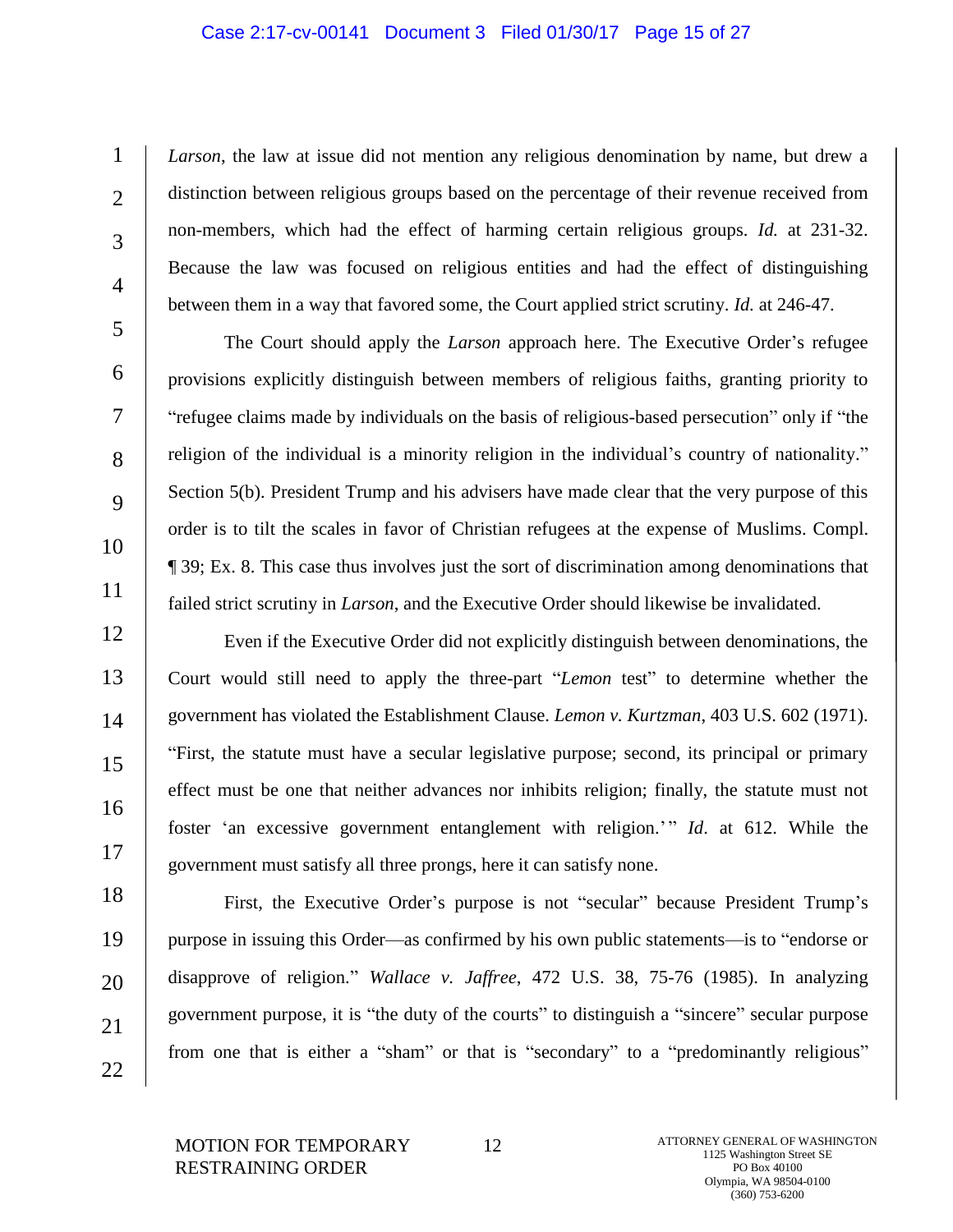#### Case 2:17-cv-00141 Document 3 Filed 01/30/17 Page 16 of 27

1  $\mathfrak{D}$ 3 4 5 6 7 8 9 10 11 purpose. *McCreary Cty., Ky. v. Am. Civil Liberties Union of Ky.*, 545 U.S. 844, 865 (2005) (internal quotation marks and citations omitted). This duty requires a Court to scrutinize all "probative evidence," to exercise "common sense," and to refuse "to turn a blind eye to the context in which [the] policy arose." *Id.* at 866 (alteration in original). In so doing, a court looks carefully at both the "historical context" of the government's action and "the specific sequence of events leading to [its] passage." *Id.* (alteration in original). As the Supreme Court has explained, this inquiry into purpose at times requires invalidation of an action that otherwise would have been constitutional: "One consequence of taking account of the purpose underlying past actions is that the same government action may be constitutional if taken in the first instance and unconstitutional if it has a sectarian heritage." *Id*. at 866 n.14. In short, given that President Trump's "actual purpose" in issuing this Order is to "endorse or disapprove of religion," *Wallace*, 472 U.S. at 75-76, the Order violates the first prong of the *Lemon* test.

12 13 14 15 16 17 18 19 20 21 The Order also violates *Lemon*'s second prong, which requires that the "principal or primary effect . . . be one that neither advances nor inhibits religion." Governmental action violates this prong "if it is sufficiently likely to be perceived by adherents of the controlling denominations as an endorsement, and by the nonadherents as a disapproval, of their individual religious choices." *Vasquez v. Los Angeles Cnty.*, 487 F.3d 1246, 1256 (9th Cir. 2007) (internal quotation marks omitted). The court analyzes this prong "from the point of view of a reasonable observer who is informed . . . [and] familiar with the history of the government practice at issue." *See id.* (alteration in original) (internal quotation marks omitted). Thus, the question here is whether an informed, reasonable observer would perceive this Executive Order as an endorsement of one religion, as disapproval of another, or both? In light of the evidence cited above, there is little question that the answer to this question is in the affirmative.

22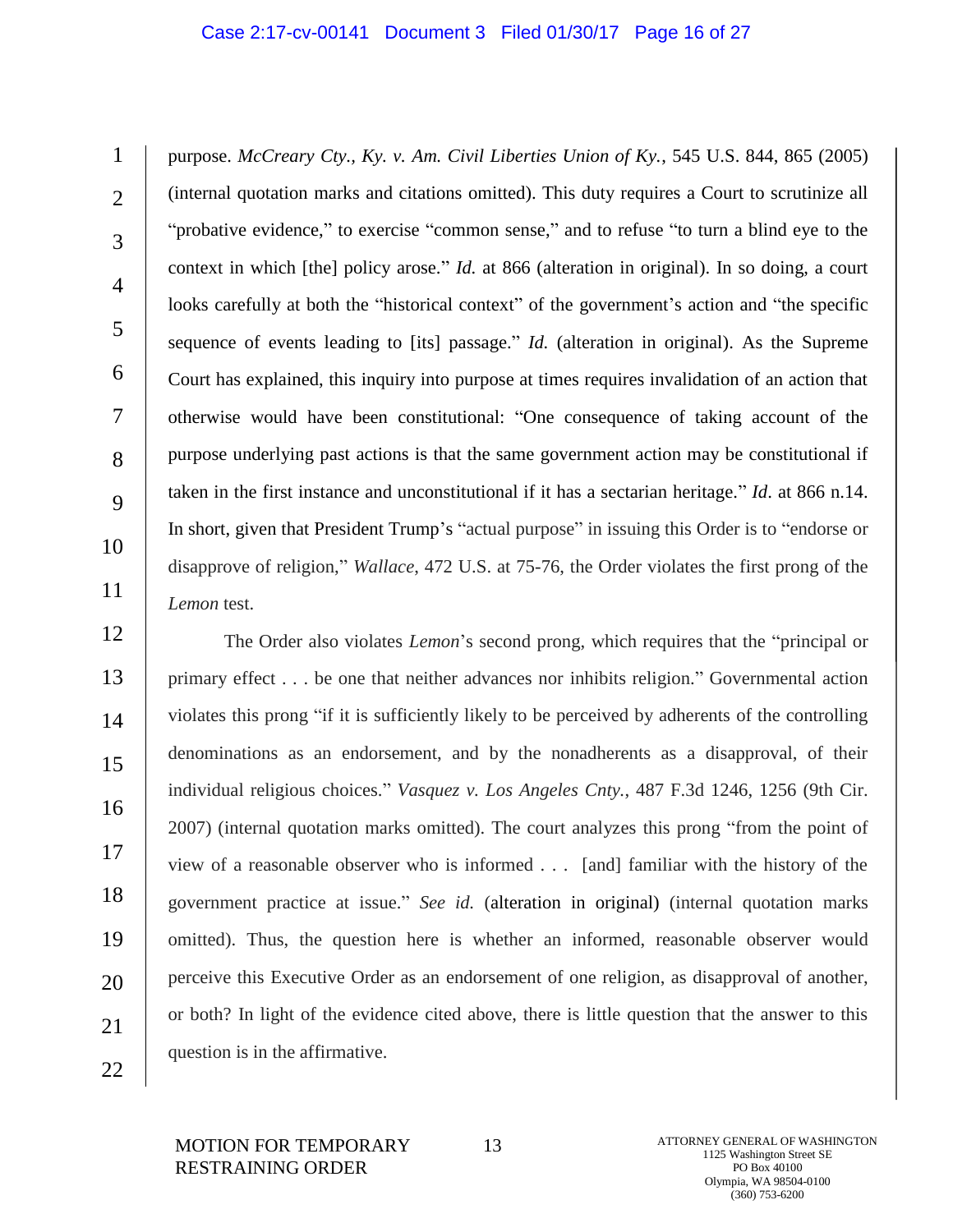## Case 2:17-cv-00141 Document 3 Filed 01/30/17 Page 17 of 27

As to the third prong, the Order "foster[s] 'an excessive governmental entanglement with religion" by favoring one religious group over another, which "engender[s] a risk of politicizing religion." Larson, 456 U.S. at 252-53. Selectively burdening those of the Muslim faith and favoring those of the Christian faith creates improper "entanglement with religion." In short, because the Executive Order fails the *Larson* test and every prong of the *Lemon* test, it emphatically violates the Establishment Clause.

6

7

1

 $\mathcal{L}$ 

3

4

5

## **3. The State is Likely to Prevail on the Merits of Its Claim that the Executive Order Violates Due Process**

8 9 10 11 12 13 14 15 16 17 The Executive Order violates the procedural due process rights of immigrants and non-immigrants from the seven impacted countries, including those who reside and work in Washington, are professors and students at Washington universities, and want to travel to Washington to visit their families. First, due process requires that the United States at a minimum provide notice and an opportunity to be heard before denying re-entry to legal permanent residents or visaholders with longer term residency rights such as under an H-1B visa (workers) and f visas (students). Moreover, the United States must provide due process before restricting their vital liberty interests in travelling across United States borders. Second, Congress's grant of a statutory right to seek asylum or protection under the Convention Against Torture requires that the United States administer those policies and procedures consistent with due process. The Order's blanket prohibition on all refugees for 120 days and on Syrian refugees indefinitely contravenes refugees' due process rights.

18 19

#### **a. The denial of re-entry to and de facto travel ban on certain legal permanent residents and visaholders violates their due process rights**

Section 3(c) of the Executive Order denies entry to the United States to all persons from Iraq, Syria, Iran, Libya, Somalia, Sudan and Yemen, including visaholders and legal

22

21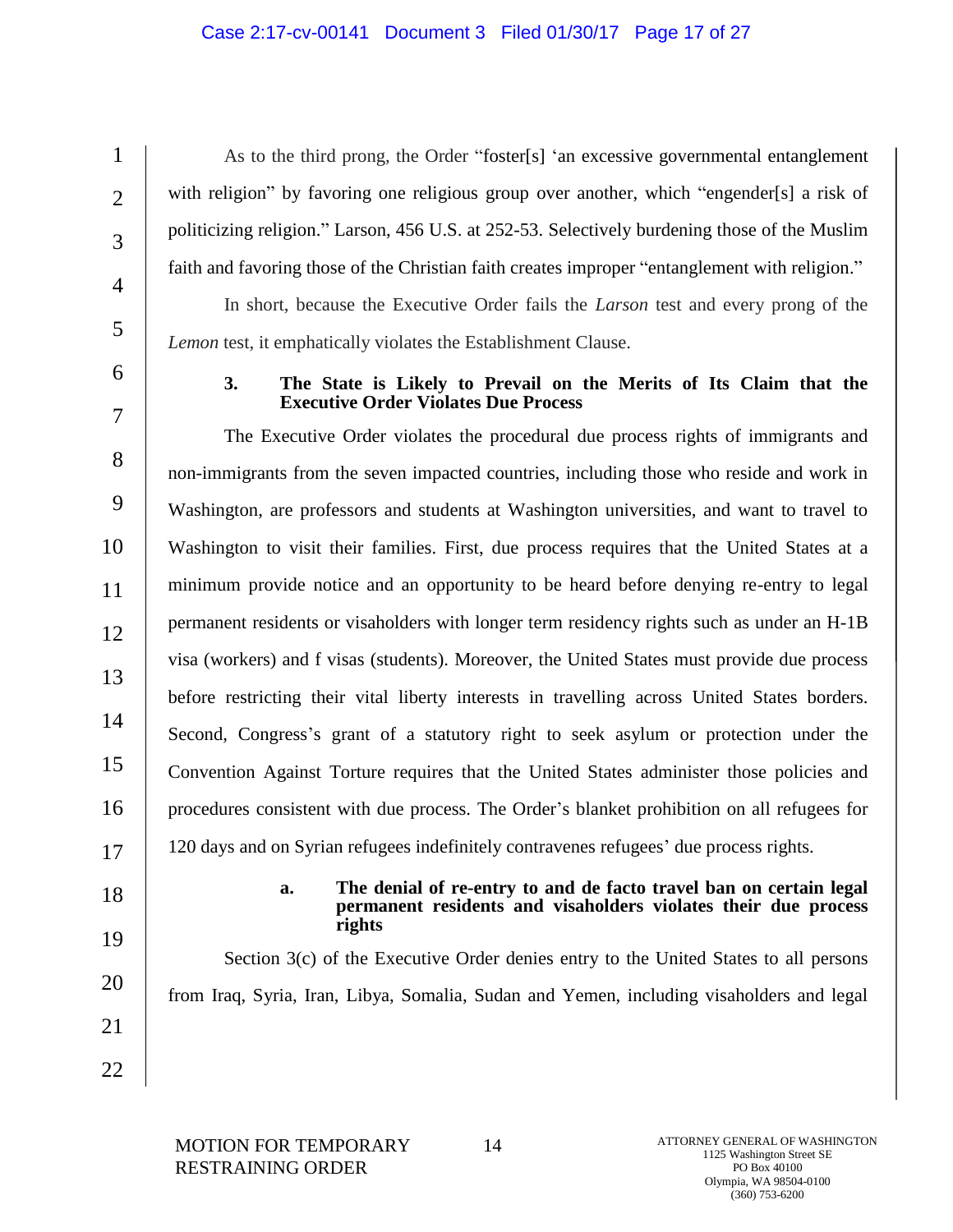## Case 2:17-cv-00141 Document 3 Filed 01/30/17 Page 18 of 27

permanent residents with the legal right to leave and re-enter the United States.<sup>6</sup> Under that policy, legal permanent residents and visaholders travelling abroad will be deported if they attempt to re-enter the United States, and those who remain will be forced to refrain from international travel to avoid that devastating result. This draconian restriction violates the due process rights of those individuals.

The Fifth Amendment protects all persons who have entered the United States "from deprivation of life, liberty, or property without due process of law." *Mathews v. Diaz*, 426 U.S. 67, 69, 77 (1976) (internal citation omitted). This protection applies to all persons within our borders, regardless of immigration status. *Id*. (Due Process Clause of the Fifth Amendment extends even to those "whose presence in this country is unlawful, involuntary, or transitory"); *Zadvydas v. Davis*, 533 U.S. 678, 693 (2001); *United States v. Raya-Vaca*, 771 F.3d 1195, 1202 (9th Cir. 2014). There is "no exception" to this rule. *Id.*, 771 F.3d at 1203.

A "temporary absence from our shores" does not deprive visaholders and legal permanent residents of their right to due process. *Shaughnessy v. United States ex rel. Mezei*, 345 U.S. 206, 213 (1953) (citing *Kwong Hai Chew v. Colding*, 344 U.S. 590, 601 (1953) (holding that denial of re-entry to legal permanent resident must comport with due process where resident had spent four months abroad); *Ricketts v. Simonse*, No. 16 CIV. 6662 (LGS), 2016 WL 7335675, at \*2–3 (S.D.N.Y. Dec. 16, 2016) (legal permanent resident who had spent a few weeks abroad and was caught with drugs upon re-entry entitled to due process).

Due process requires that legal permanent residents and visaholders not be denied reentry to the United States without "at a minimum, notice and an opportunity to respond."

20

 $\overline{a}$ 

21

22

1

 $\mathcal{L}$ 

3

4

5

6

7

8

9

10

11

12

13

14

15

16

17

18

<sup>&</sup>lt;sup>6</sup> The Executive Order excludes from this restriction only "those foreign nationals traveling on diplomatic visas, North Atlantic Treaty Organization visas, C-2 visas for travel to the United Nations, and G-1, G-2, G-3, and G-4 visas)." Executive Order Sec. 3(c). This group is limited essentially to diplomatic visas.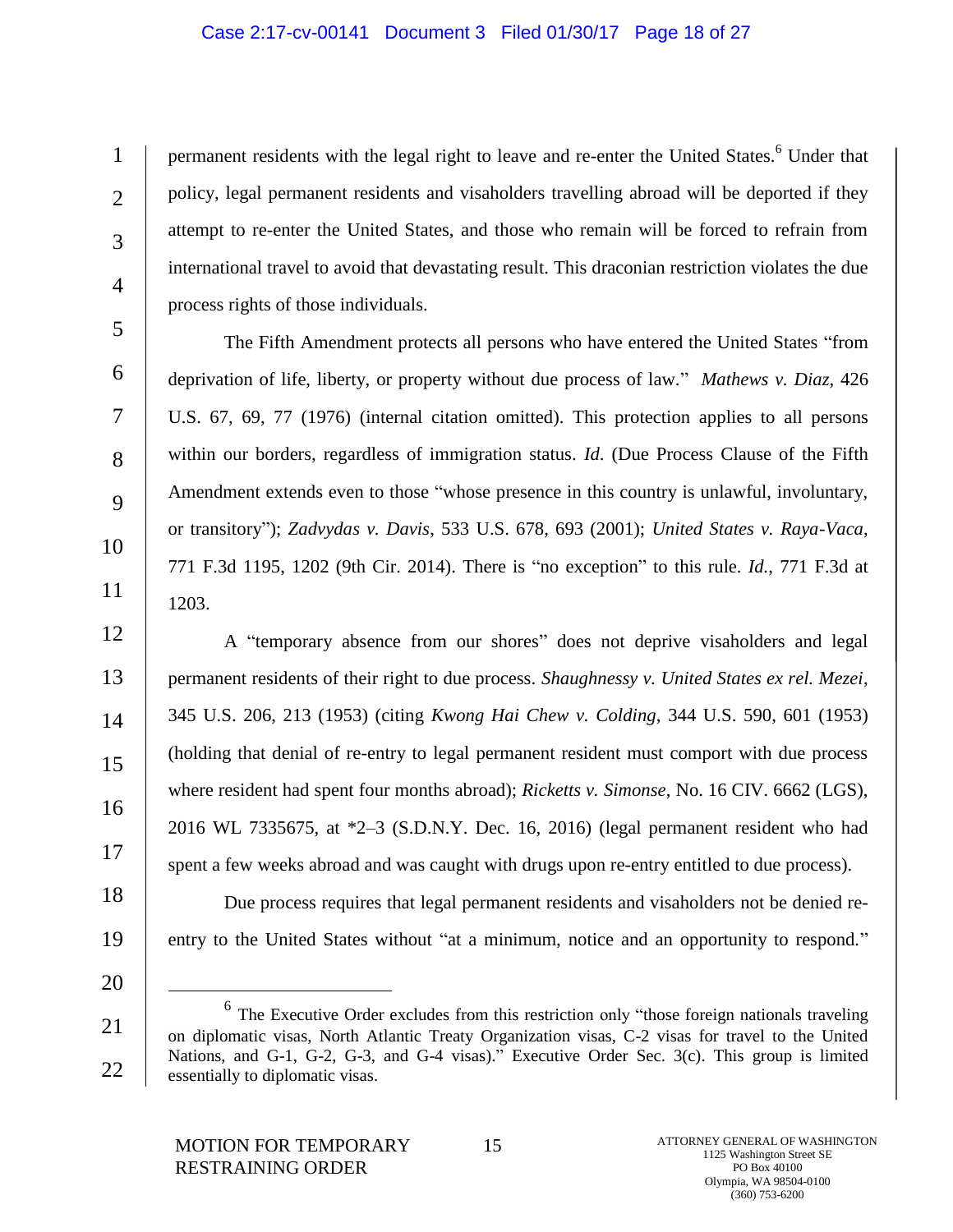### Case 2:17-cv-00141 Document 3 Filed 01/30/17 Page 19 of 27

1  $\mathcal{L}$ 3 4 5 6 7 8 9 10 *Raya-Vaca*, 771 F.3d at 1204. "Aliens who have entered the United States—whether legally or illegally—cannot be expelled without the government following established procedures consistent with the requirements of due process." *Lanza v. Ashcroft*, 389 F.3d 917, 927 (9th Cir. 2004) (citing *Mezei*, 345 U.S. at 212). Specifically, due process guarantees that individuals denied re-entry be provided a "full and fair hearing of his [or her] claims" and "a reasonable opportunity to present evidence on his [or her] behalf." *Colmenar v. INS*, 210 F.3d 967, 971 (9th Cir. 2000); *Gutierrez v. Holder*, 662 F.3d 1083, 1091 (9th Cir. 2011) (same). Although Congress has prescribed certain circumstances under which an individual may be denied re-entry to the United States, those procedures must comport with due process. *See*, *e.g.*, *Pantoja-Gayton v. Holder*, 366 F. App'x 739, 741 (9th Cir. 2010) (legal permanent resident deemed inadmissible upon re-entry for child smuggling, but entitled to a full hearing before an immigration judge to contest that finding).

11 12 13 14 15 16 17 18 19 20 21 The denial of re-entry to all visaholders and legal permanent residents from the impacted countries, without an opportunity to be heard, is a prima facie violation of those due process principles. The Executive Order provides that all individuals from the impacted countries be denied entry to the United States, irrespective of their immigration status. On its face, the Order bars legal permanent residents from impacted countries from reentry into the United States if they travel aboard. The Order also denies the rights of H-1B visa holders from re-entry if they travel abroad. As noted, there are a significant number of workers at Washington businesses and students at Washington universities impacted. Similarly, the Order on its face denies the rights to students here on f visas to reenter if they leave the country at any time during their studies. The denial of re-entry to legal permanent residents and such visaholders absent an opportunity to be heard, much less "proceedings conforming to . . . due process of law," is patently unconstitutional. *Shaughnessy*, 345 U.S. at 212.

22

MOTION FOR TEMPORARY RESTRAINING ORDER

16 ATTORNEY GENERAL OF WASHINGTON 1125 Washington Street SE PO Box 40100 Olympia, WA 98504-0100 (360) 753-6200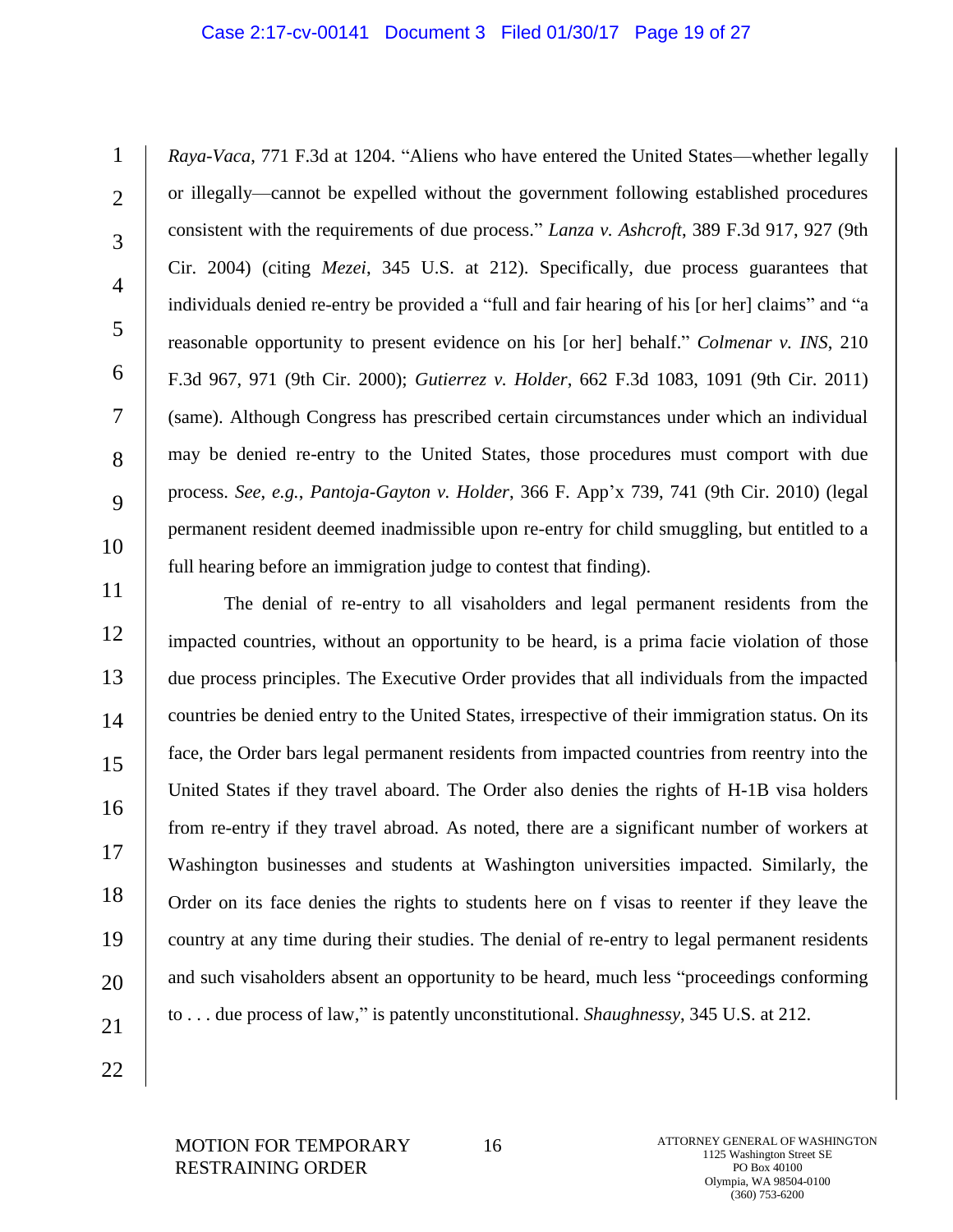## Case 2:17-cv-00141 Document 3 Filed 01/30/17 Page 20 of 27

1  $\mathfrak{D}$ 3 4 5 6 7 8 9 10 11 12 13 14 15 16 17 18 19 The Order's impact on the right to travel also violates due process. In determining whether a new policy such as the Order violates due process, "courts must consider the interest at stake for the individual, the risk of an erroneous deprivation of the interest through the procedures used as well as the probable value of additional or different procedural safeguards, and the interest of the government in using the current procedures rather than additional or different procedures." *Landon v. Plasencia*, 459 U.S. 21, 34 (1982) (citing *Mathews v. Eldridge*, 424 U.S. 319, 334-35 (1976)). Here, the Executive Order deprives noncitizens of the right to travel, a constitutionally protected liberty interest. *Kent v. Dulles*, 357 U.S. 116, 125 (1958) (holding that Secretary of State could not deny passports to Communists on the basis that right to travel abroad is a constitutionally protected liberty interest). The right to travel "may be as close to the heart of the individual as the choice of what he eats, or wears, or reads," and is "basic in our scheme of values." *Id*. at 126. And for many noncitizens residing in Washington pursuant to H-1B visas, international travel is a central component of their work. *See id*. (noting that "[t]ravel abroad, like travel within the country, may be necessary for a livelihood"). For visaholders or legal permanent residents with family abroad, the de facto travel ban also denies the right to connect with their families, "a right that ranks high among the interests of the individual." *Id*. In contrast to these vital liberty interests, the denial of re-entry to noncitizens with lawful immigration status does nothing to advance the government's interest in the "efficient administration of the immigration laws at the border." *Landon*, 459 U.S. at 34. The denial of re-entry to all persons from the seven affected countries, irrespective of immigration status, and resulting travel ban violate the due process rights of legal permanent residents and visaholders.

- 20 21
- 22

17 ATTORNEY GENERAL OF WASHINGTON 1125 Washington Street SE PO Box 40100 Olympia, WA 98504-0100 (360) 753-6200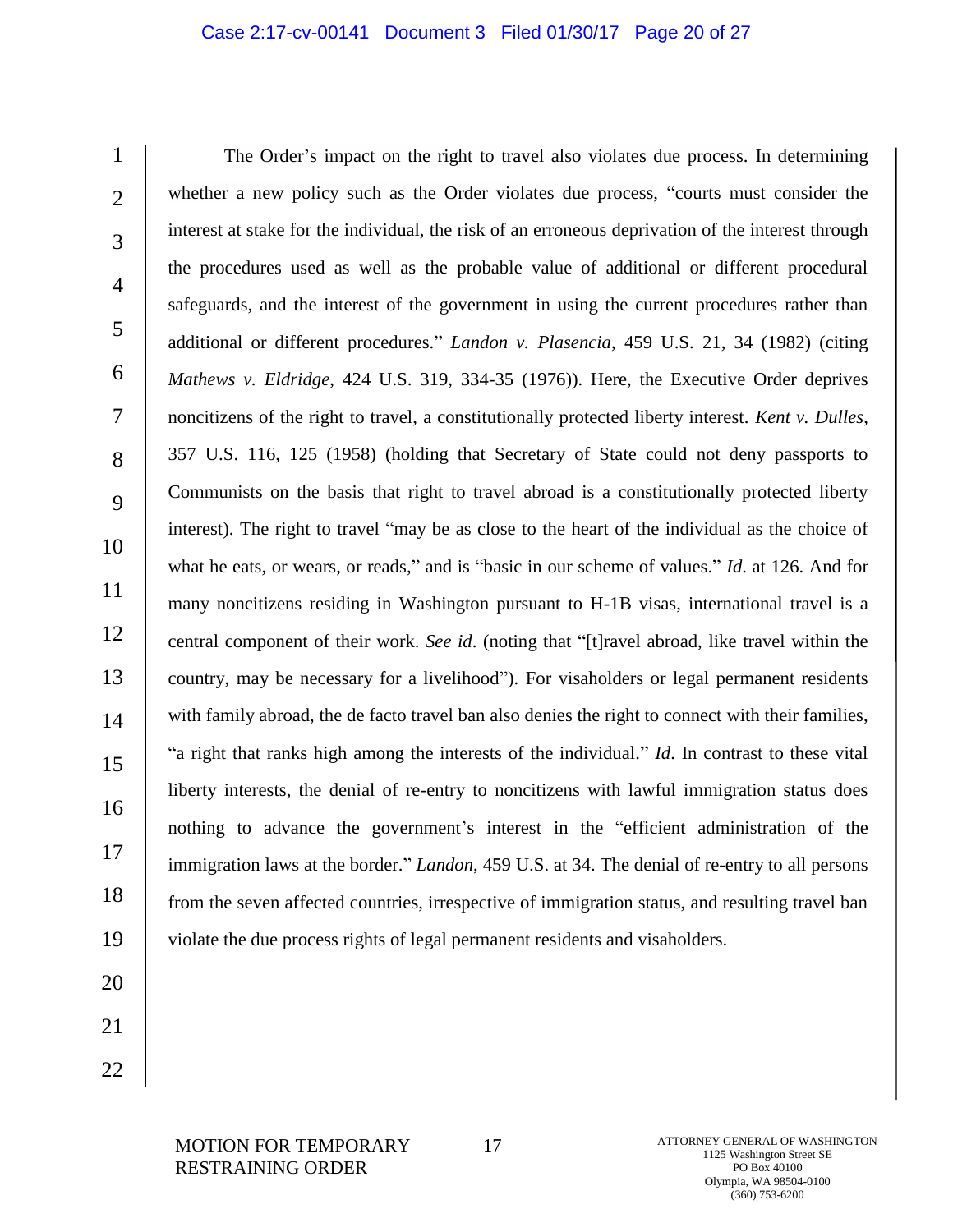1  $\mathfrak{D}$ 

3

4

5

6

7

8

9

10

11

12

## **b. The blanket ban on all refugees violates their due process right to the fair administration of congressionally enacted policies and procedures**

Congress has created a statutory right whereby persons persecuted in their own country may petition for asylum in the United States. U.S.C. § 1158(a)(1) ("[a]ny alien who is physically present in the United States or who arrives in the United States. . . irrespective of such alien's status, may apply for asylum in accordance with this section"). Federal law prohibits the return of a noncitizen to a country where he may face torture or persecution. *See* 8 U.S.C. § 1231(b); United Nations Convention Against Torture ("CAT"), implemented in the Foreign Affairs Reform and Restructuring Act of 1998, Pub. L. No. 105-277, div. G, Title XXII, § 2242, 112 Stat. 2681, 2681-822 (1998) (codified as Note to 8 U.S.C. § 1231). Congress has established procedures to implement those statutory rights, which includes providing refugees the right to present evidence in support of a claim for asylum or CAT protection, to move for reconsideration of an adverse decision, and to seek judicial review of a final order denying their claims. *Lanza v. Ashcroft*, 389 F.3d 917, 927 (9th Cir. 2004).

13 14 15 16 17 18 19 20 21 In enacting these statutory rights, Congress "created, at a minimum, a constitutionally protected right to petition our government for political asylum." *Haitian Refugee Ctr. v. Smith,* 676 F.2d 1023, 1038 (5th Cir. 1982). The constitutionally protected right to petition for asylum "invoke[s] the guarantee of due process." *Id*. at 1039; *Andriasian v. I.N.S.*, 180 F.3d 1033, 1041 (9th Cir. 1999); *see also Lanza*, 389 F.3d at 927 ("The due process afforded aliens stems from those statutory rights granted by Congress and the principle that minimum due process rights attach to statutory rights.") (internal marks and quotation omitted). Due process requires at a minimum that refugees seeking asylum receive a "full and fair hearing." *Zetino v. Holder*, 622 F.3d 1007, 1013 (9th Cir. 2010). It also requires that refugees have the opportunity to consult with an attorney.

22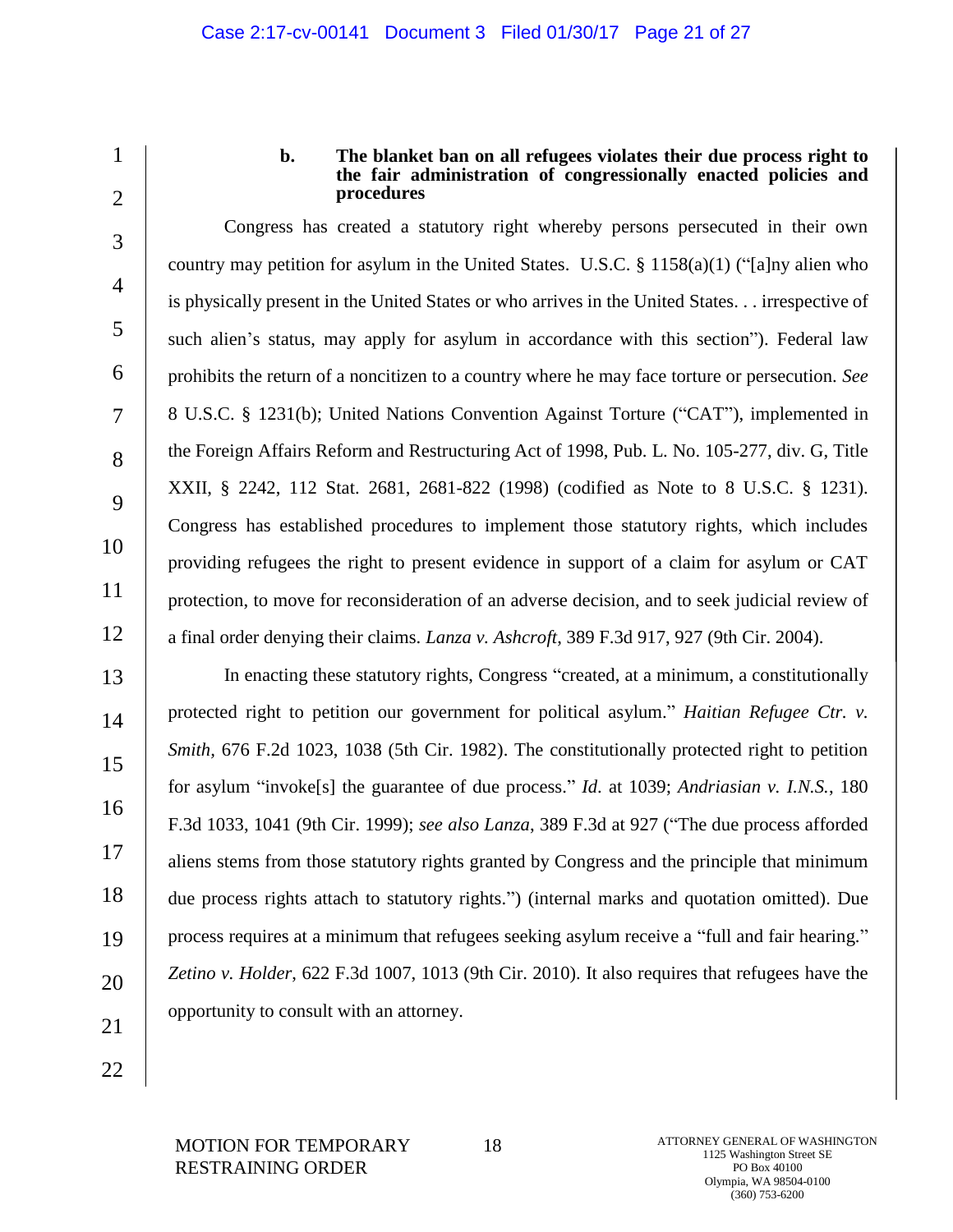# Case 2:17-cv-00141 Document 3 Filed 01/30/17 Page 22 of 27

The Executive Order violates the due process rights of refugees because it provides no avenue for refugees to have their asylum claims heard. Instead, it explicitly states that the United States will not entertain asylum claims from certain groups for a specified period of time, regardless of the merits of individual asylum claims. This contravenes the due process requirement that refugees receive a "full and fair hearing" on their claims for relief. *Zetino*, 622 F.3d at 1013. It also denies refugees their constitutionally protected right to the effective assistance of counsel. *Jie Lin v. Ashcroft*, 377 F.3d 1014, 1023 (9th Cir. 2004).

Moreover, the denial of refugees' constitutionally protected right to petition for asylum does nothing to advance the government's interest in the "efficient administration of the immigration laws at the border." *Landon*, 459 U.S. at 34. That interest is satisfied by the rigorous procedures already in place to vet requests for asylum. Refugees are subject to "the highest level of background and security checks of any category of traveler to the United States," in a process that often takes years to complete.<sup>7</sup> Accordingly, the ban on refugees violates the due process rights of refugees seeking asylum within the United States.

13

14

15

16

17

18

1

 $\mathcal{L}$ 

3

4

5

6

7

8

9

10

11

12

## **4. The State is Likely to Prevail on the Merits of Its Claim that the Executive Order Violates the Immigration and Nationality Act**

The State is also likely to establish that Sections 3(c) and 5(c) of the Executive Order violate the Immigration and Nationality Act (INA). Enacted in 1965, 8 U.S.C.  $§$  1152(a)(1)(A) clearly states, "no person shall receive any preference or priority or be discriminated against in the issuance of an immigrant visa because of the person's race, sex, nationality, place of birth, or place of residence." By suspending entry of refugees from Syria indefinitely, and immigrants from Iraq, Iran, Libya, Somalia, Sudan, Syria, and Yemen, for

19

 $\overline{a}$ 

20

<sup>&</sup>lt;sup>7</sup> U.S. Dept. of Homeland Security, USCIS, Refugee Processing and Security Screening (2015), *available at* https://www.uscis.gov/refugeescreening; *see also* White House, President Barack Obama, Infographic: The Screening Process for Refugee Entry into the United States (Nov. 2015), *available at*  https://obamawhitehouse.archives.gov/blog/2015/11/20/infographic-screening-process-refugee-entry-unitedstates (noting that "[r]efugees undergo more rigorous screening than anyone else we allow into the United States" and are "subject to the highest level of security checks of any category of traveler").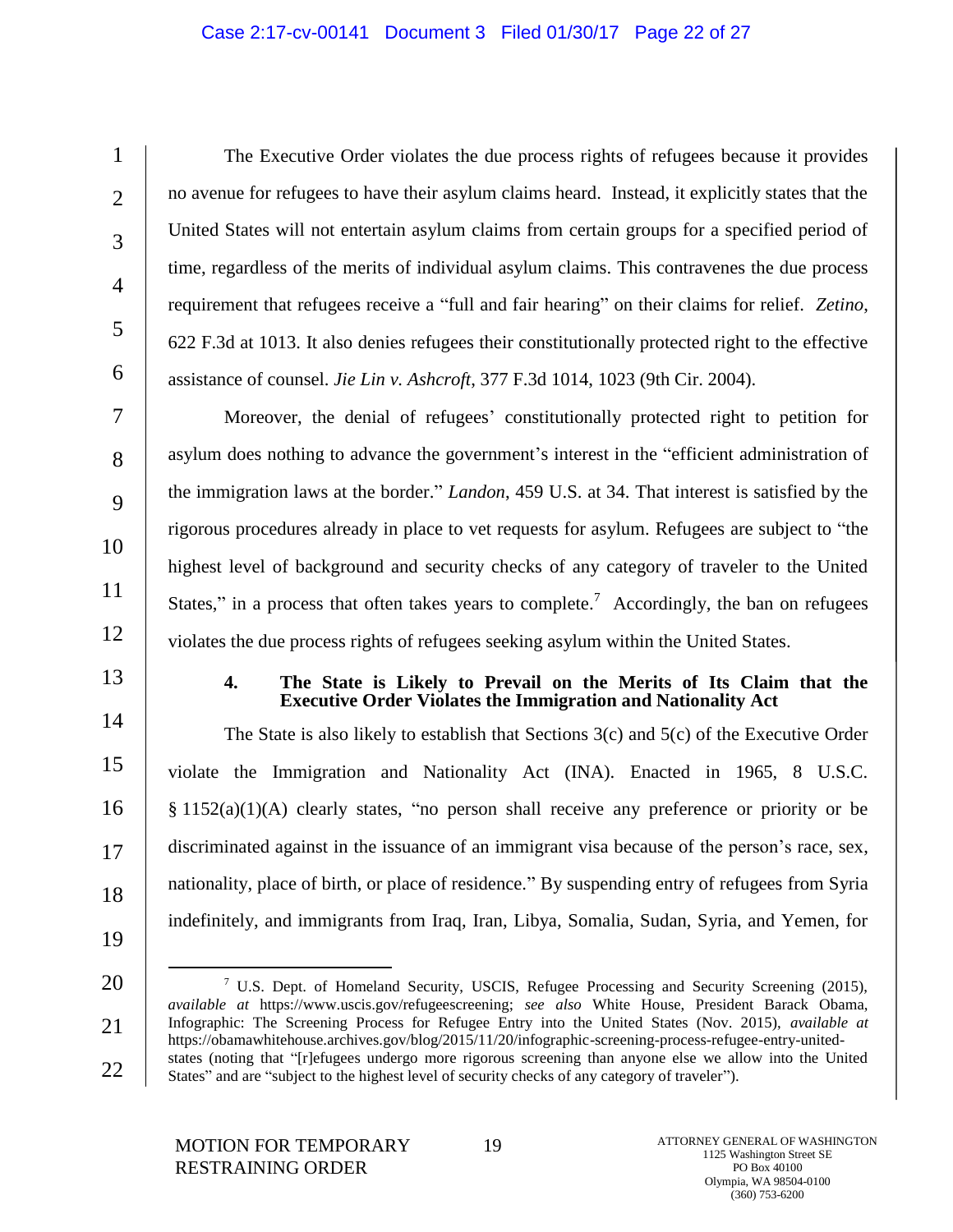#### Case 2:17-cv-00141 Document 3 Filed 01/30/17 Page 23 of 27

1  $\mathcal{L}$ 3 4 5 6 7 90 days, the Executive Order squarely violates the INA. *See U.S. v. Ron Pair Enterprises, Inc.*, 489 U.S. 235, 242, 109 S.Ct. 1026 (1989) (holding the "plain meaning of legislation should be conclusive"). While the INA refers only to discrimination in the "issuance of an immigrant visa," the statute would be rendered meaningless if it did not equally prohibit attempts, like President Trump's, to deny an immigrant's entry into the country altogether. *See Legal Assistance for Vietnamese Asylum Seekers v. Dep't of State,*, 45 F.3d 469 (D.C. Cir. 1995) (holding that Congress, in enacting section 1152, "unambiguously directed that no nationality-based discrimination shall occur").

8 9 10 11 12 13 14 15 16 17 18 19 20 21 22 Defendants may argue the President has power to suspend the entry of any class of aliens when their entry is detrimental to the interests of the United States. *See* 8 U.S.C. § 1182(f). Such an argument, however, is unavailing. Congress enacted Section 1182 in 1952, well before it passed section 1152. Whatever section 1182 meant when it was adopted, the enactment of the INA amendments in 1965, including section 1152, marked a "profound change" in the law by abolishing the national origin quota system, establishing a uniform quota system, and prohibiting discrimination on the basis of race and national origin. *Olsen v. Albright*, 990 F. Supp. 31 (D.D.C. 1997) (citingPub. L. No. 89-236). Passed alongside the Civil Rights Act of 1964 and the Voting Rights Act of 1965, the legislative history of the INA Amendments of 1965 "is replete with the bold anti-discriminatory principles of the Civil Rights Era." *Olsen*, 990 F.Supp. at 37*.* It is inconceivable that, in enacting anti-discrimination provisions in 1965, Congress intended to leave the President with the ability to adopt the same sort of overtly discriminatory measures Congress was outlawing. Accepting the President's approach would take us back to a period in our history when distinctions based on national origin were accepted as the natural order of things, rather than outlawed as the pernicious discrimination that they are. *Cf. Chae Chan Ping v. U.S.*, 130 U.S. 581, 595, 606 (1889) (sustaining the Chinese Exclusion Act because the Chinese "remained strangers in the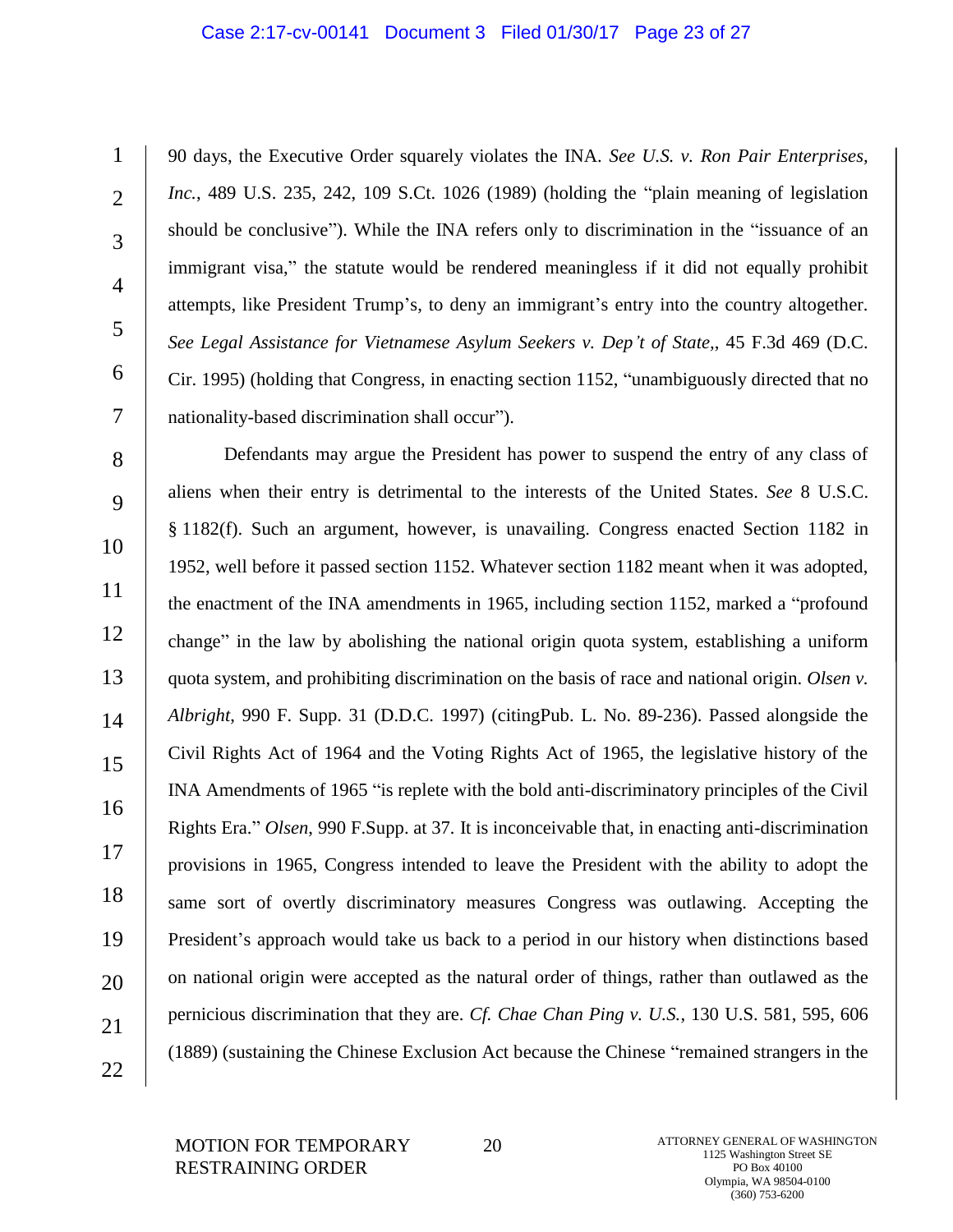## Case 2:17-cv-00141 Document 3 Filed 01/30/17 Page 24 of 27

land," constituted a "great danger [to the country]" unless "prompt action was taken to restrict their immigration," and were "dangerous to [the country's] peace and security").

3

4

5

6

7

8

9

10

1

 $\mathcal{L}$ 

# **C. The State, its Residents, and its Businesses Are Suffering and Will Continue to Suffer Irreparable Harm Due to the Executive Order**

To obtain preliminary relief, the State must show that irreparable harm is likely before a decision on the merits can be issued. The State meets this test on several grounds.

First, because the State has shown a likelihood of success on its Establishment Clause claim, harm is presumed. *See, e.g.*, *Chaplaincy of Full Gospel Churches v. England*, 454 F.3d 290, 303 (D.C. Cir. 2006) ("[W]here a movant alleges a violation of the Establishment Clause, this is sufficient, without more, to satisfy the irreparable harm prong for purposes of the preliminary injunction determination."); *Parents' Ass'n of P.S. 16 v. Quinones*, 803 F.2d 1235, 1242 (2d Cir. 1986) (applying same rule).

11 12 13 14 15 16 17 18 19 20 21 Second, even aside from the Establishment Clause claim, the State's complaint, motion, and supporting evidence demonstrate overwhelming irreparable harm. Irreparable harm is harm "for which there is no adequate legal remedy, such as an award of damages." *Ariz. Dream Act Coal. v. Brewer*, 757 F.3d 1053, 1068 (9th Cir. 2014). The Ninth Circuit's decision in Arizona Dream Act provides a directly applicable example. Undocumented persons who qualified for the federal Deferred Action for Childhood Arrivals Program (DACA) sought a preliminary injunction against Arizona's policy of denying driver's licenses to DACA recipients. *Id.* at 1057-58. The Ninth Circuit held that irreparable harm existed because the lack of a driver's license stopped immigrants from getting to work, thereby hurting their ability to pursue their chosen professions. *Id.* at 1068. The same harm is experienced by workers or students prevented from entering or returning to the United States. "[A] delay, even if only a few months, pending trial represents . . . productive time irretrievably lost." *Id.* (second alteration in original).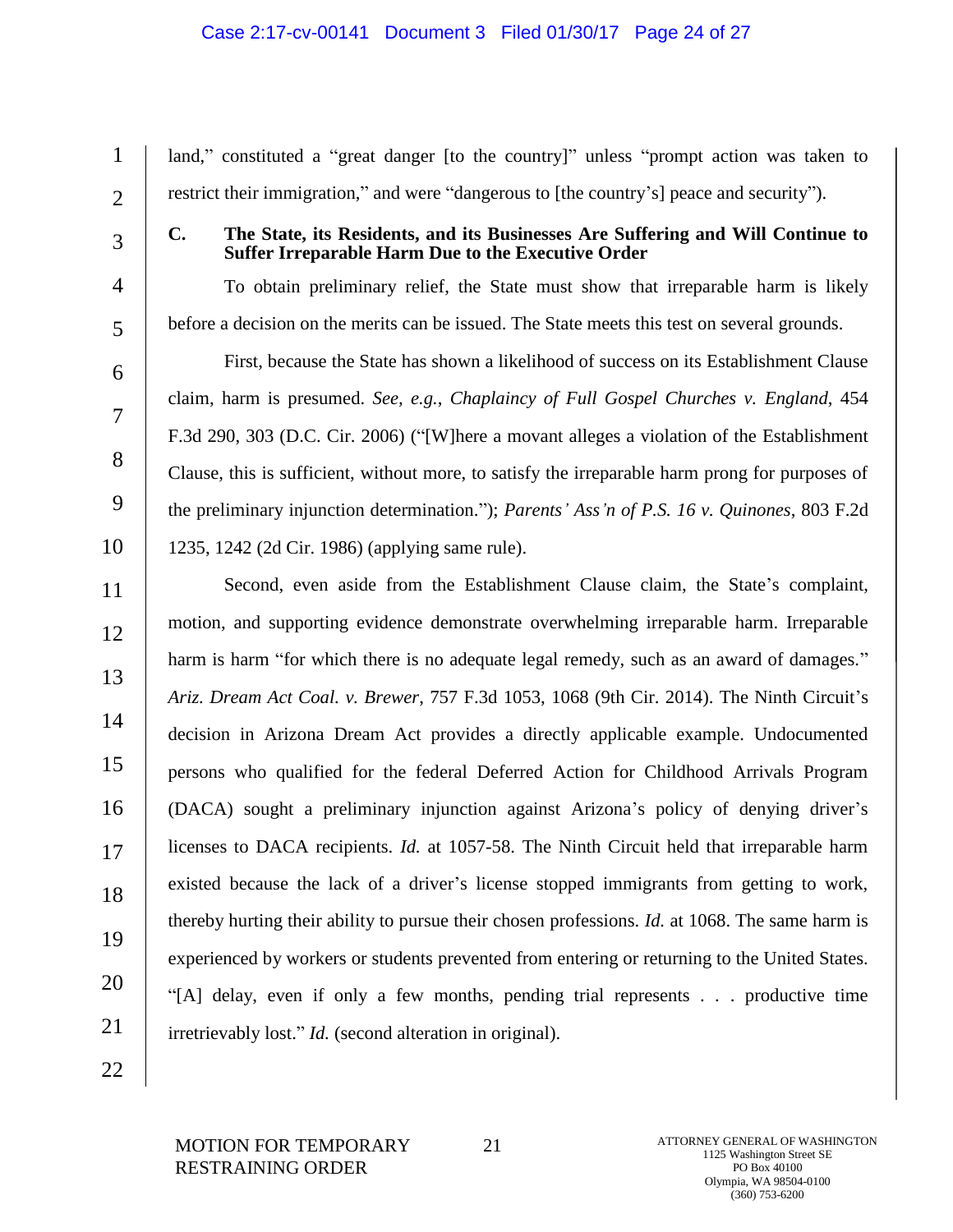## Case 2:17-cv-00141 Document 3 Filed 01/30/17 Page 25 of 27

The injuries to Washington residents and families are not merely professional and financial, but also profound and irreparable psychological injuries. As detailed in the attached declarations, the Order is resulting in longtime Washington residents being separated from or kept apart from their families, often in heartbreaking situations. Decl. E. Chiang ¶¶ 5-7, 11- 13.

5 6 7 8 9 10 11 12 13 Washington businesses are also suffering irreparable injuries. Immigrant and refugeeowned businesses employ 140,000 people in Washington. Washington's technology industry relies heavily on the H-1B visa program. Nationwide, Washington ranks ninth in the number of applications for high-tech visas. Microsoft, which is headquartered in Washington, employs nearly 5,000 people through the program. Other Washington companies, including Amazon, Expedia, and Starbucks, employ thousands of H-1B visa holders. Loss of highly skilled workers puts Washington companies at a competitive disadvantage with global competitors. "[I]ntangible injuries, such as damage to ongoing recruitment efforts and goodwill, qualify as irreparable harm." *Rent-A-Center, Inc. v. Canyon Tel. Appliance Rental, Inc.*, 944 F.2d 597, 603 (9th Cir. 1991).

14 15 16 17 18 19 20 21 The Executive Order is also causing irreparable harm to Washington's college students and universities. At the University of Washington, more than ninety-five students are immigrants from Iran, Iraq, Syria, Somalia, Sudan, Libya, and Yemen. Decl. of J. Riedinger ¶ 5. The number at Washington State University is over 135. Decl. J. Riedinger ¶¶ 6-8; Decl. of A. Chaudry 6-10. Because of the Executive Order, these students are missing out on research and educational opportunities, travel to visit their families, study abroad, and other irreplaceable activities that cannot be compensated through money damages. [cite decs] The universities also risk losing current and future students, a harm that cannot be remedied with monetary damages. *See Regents of Univ. of Cal. v. Am. Broad. Cos.*, 747 F.2d 511, 519-

22

1

 $\mathfrak{D}$ 

3

4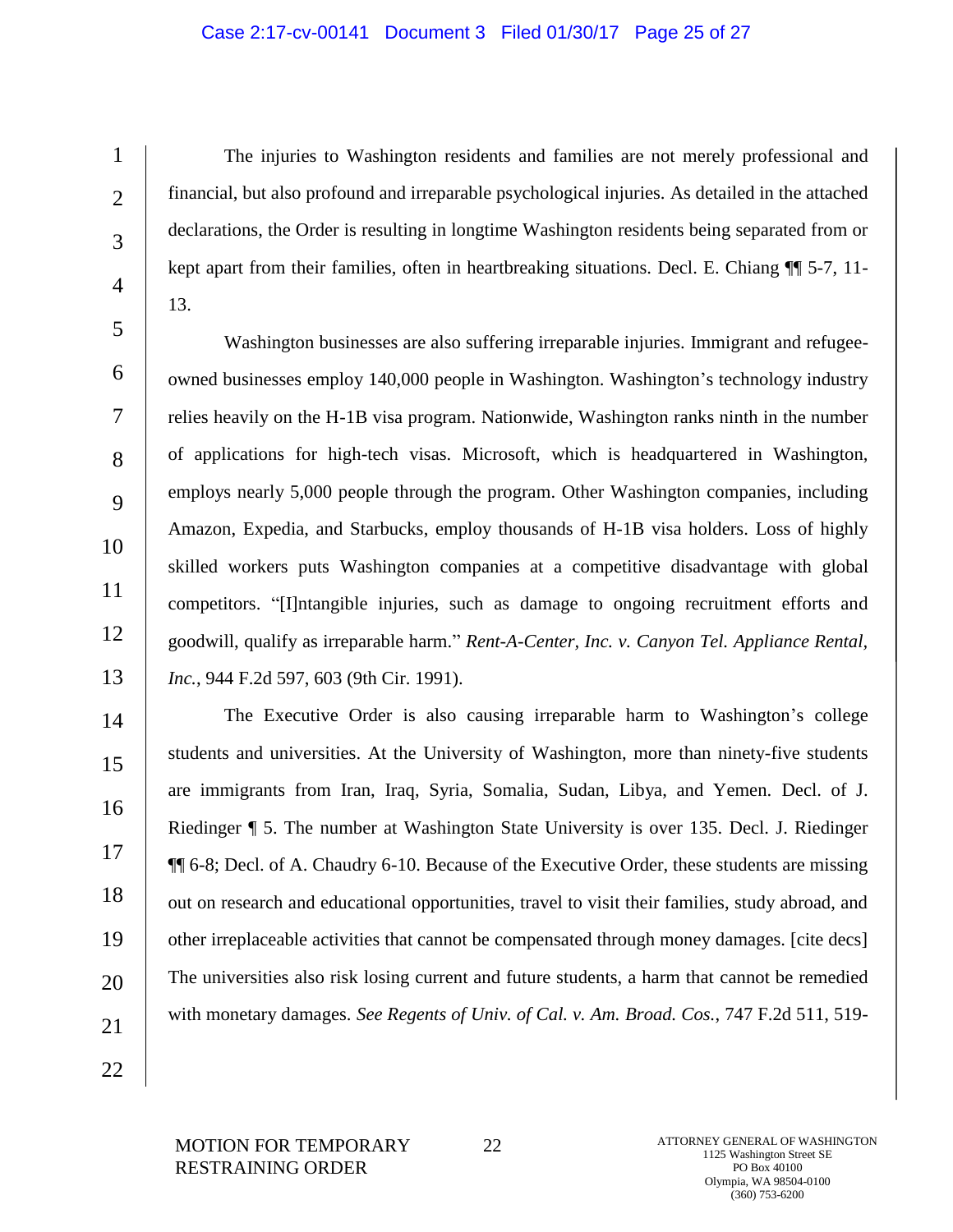## Case 2:17-cv-00141 Document 3 Filed 01/30/17 Page 26 of 27

20 (9th Cir. 1984) (loss of ability to recruit athletes, loss of national ranking, and dissipation of alumni goodwill are irreparable harm).

1

 $\mathcal{L}$ 

3

4

5

6

# **D. The Balance of Equities and Public Interest Sharply Favor Preliminary Relief**

The Court "must balance the competing claims of injury and must consider the effect on each party of the granting or withholding of the requested relief." *Winter*, 555 U.S. at 24. Since this case involves the government, the balance of equities factor merges with the fourth factor, public interest. *Drakes Bay Oyster Co. v. Jewell*, 747 F.3d 1073, 1092 (9th Cir. 2013).

7 8 9 10 11 12 13 14 15 16 17 18 The balance tips sharply in favor of the State. The balance of equities and public interest always favor "prevent[ing] the violation of a party's constitutional rights." *Melendres v. Arpaio*, 695 F.3d 990, 1002 (9th Cir. 2012) (internal quotation marks omitted). In addition, the State has shown irreparable, concrete harm to Washington residents, businesses, students, and universities. Meanwhile, as detailed above, the overbreadth and underbreadth of the order mean that it does little if anything to further its alleged purpose of preventing terrorism. And the requested relief is narrowly tailored to affect only those parts of the Order causing the State harm. While the State seeks a nationwide injunction, that relief is appropriate for two reasons: (1) Congress and the courts have emphasized the importance of uniformity in applying immigration policies nationwide; and (2) nationwide relief is necessary to ensure that State residents and those traveling to meet them are not stopped at other ports of entry around the country or interfered with by officials in Washington, DC, on their way to Washington State. *See, e.g.*, *Texas v. United States*, 787 F.3d 733, 768-69 (5th Cir. 2015) (affirming nationwide injunction to ensure uniformity and provide full relief).

- 19 20
- 21
- 22